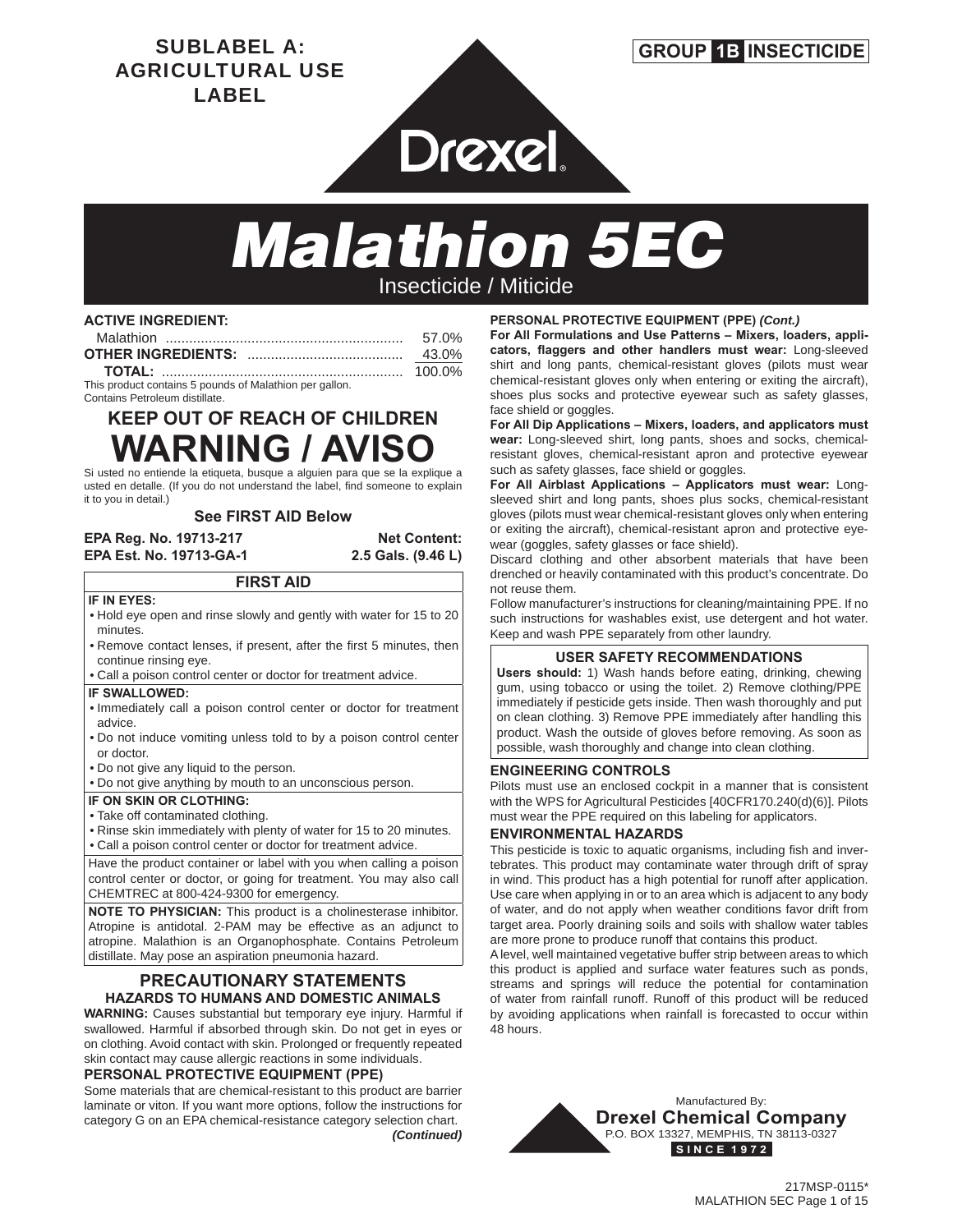Do not apply directly to water, or to areas where surface water is present or to intertidal areas below the mean high water mark. Do not contaminate water when disposing of equipment washwater or rinsate. This pesticide is highly toxic to bees exposed to direct treatment on blooming crops or weeds. Do not apply this product or allow it to drift to blooming crops or weeds while bees are actively visiting the treatment area.

**(For packaging in 5 gals. or more):** Do not discharge effluent containing this product into lakes, streams, ponds, estuaries, oceans or other waters unless in accordance with the requirements of a National Pollutant Discharge Elimination Systems (NPDES) permit and the permitting authority has been notified in writing prior to discharge. Do not discharge effluent containing this product to sewer systems without previously notifying the Local sewage treatment plant authority. For guidance, contact your State Water Board or Regional Office of the EPA.

# **PHYSICAL OR CHEMICAL HAZARDS**

Combustible: Do not use or store near heat or open flame.

# DIRECTIONS FOR USE

It is a violation of Federal law to use this product in a manner inconsistent with its labeling. Do not apply this product through any type of irrigation system. Do not apply this product in a way that will contact workers or other persons, either directly or through drift. Only protected handlers may be in the area during application. For any requirements specific to your State or Tribe, consult the agency responsible for pesticide regulation.

# **AGRICULTURAL USE REQUIREMENTS**

Use this product only in accordance with its labeling and with the Worker Protection Standard (WPS), 40 CFR Part 170. This standard contains requirements for the protection of agricultural workers on farms, forests, nurseries, and handlers of agricultural pesticides. It contains requirements for training, decontamination, notification and emergency assistance. It also contains specific instructions and exceptions pertaining to the statements on this label about Personal Protective Equipment (PPE) and Restricted Entry Interval (REI). The requirements in this box only apply to uses of this product that are covered by the WPS.

Do not enter or allow worker entry into treated areas during the REI. The REI for each crop is listed in the directions for use associated with each crop.

PPE required for early entry to treated areas that is permitted under the WPS and that involves contact with anything that has been treated, such as plants, soil or water is: Coveralls, chemical-resistant gloves made of any waterproof material and shoes plus socks.

### **NON-AGRICULTURAL USE REQUIREMENTS**

The requirements in this box apply to uses of this product that are NOT within the scope of the Worker Protection Standard (WPS) for Agricultural Pesticides (40 CFR Part 170). The WPS applies when this product is used to produce agricultural plants on farms, forests, or nurseries.

Do not enter or allow others to enter until sprays have dried.

# **RESISTANCE MANAGEMENT GROUP 1B INSECTICIDE**

MALATHION 5EC contains a Group 1B insecticide or acaricide. Insect/mite biotypes with acquired resistance to Group 1B may eventually dominate the insect/mite population if Group 1B insecticides or acaricides are used repeatedly in the same field or in successive years as the primary method of control for targeted species. This may result in partial or total loss of control of those species by this product or other Group 1B insecticides or acaricides.

To delay insecticide or acaricide resistance, consider:

- Avoiding the consecutive use of this product or other Group 1B insecticides/acaricides that have similar target site of action on the same insect/mite species.
- Using tank-mixtures or pre-mixes with insecticides/acaricides from a different target site action Group as long as the involved products are all registered for the same use and have different sites of action.
- Basing insecticide/acaricide use on a comprehensive IPM program.
- Monitoring treated insect/mite populations for loss of field efficacy.
- Contact your Local extension specialist, certified crop advisors, and/or manufacturer for insecticide/acaricide resistance management and/or IPM recommendations for specific site and resistant pest problems.

# **PRECAUTIONS AND RESTRICTIONS**

Do not allow spray to contact auto vehicles as paint finish could be permanently damaged. If vehicles come into contact with spray, wash immediately.

This product is not for use against Mosquitoes in the State of New York.

# **SPRAY DRIFT REQUIREMENTS**

Observe the following requirements when spraying in the vicinity of aquatic areas such as, but not limited to lakes, reservoirs, rivers, permanent streams, marshes or natural ponds, estuaries and commercial fish ponds.

## **Droplet Size**

Use the largest droplet size consistent with acceptable efficacy. Formation of very small droplets may be minimized by appropriate nozzle selection, by orienting nozzles away from the air stream as much as possible and by avoiding excessive spray boom pressure. For groundboom and aerial applications, use only medium or coarser spray nozzles according to ASAE (S572) definition for standard nozzles, or a Volume Mean Diameter (VMD) of 300 microns or greater for spinning atomizer nozzles. In conditions of low humidity and high temperatures, applicators should use a coarser droplet size.

## **Wind Direction and Speed**

Make aerial or ground applications when the wind velocity favors on target product deposition (approximately 3 to 10 mph). Do not apply when wind velocity exceeds 15 mph. Avoid applications when wind gusts approach 15 mph. For all non-aerial applications, wind speed must be measured adjacent to the application site on the upwind side, immediately prior to application.

### **Temperature Inversion**

Do not make aerial or ground applications into areas of temperature inversions. Inversions are characterized by stable air and increasing temperatures with increasing distance above the ground. Mist or fog may indicate the presence of an inversion in humid areas. Where permissible by local regulations, the applicator may detect the presence of an inversion by producing smoke and observing a smoke layer near the ground surface. In conditions of low humidity and high temperatures, applicators should use a coarser droplet size.

# **Additional Requirements for Ground Applications**

For groundboom applications, apply with nozzle height no more than 4 feet above the ground or crop canopy. For airblast applications, turn off outward pointing nozzles at row ends and when spraying the outer two rows. To minimize spray loss over the top in orchard applications, spray must be directed into the canopy.

### **Additional Requirements for Aerial Applications**

For aerial applications, the spray boom should be mounted on the aircraft as to minimize drift caused by wingtip or rotor vortices. The minimum practical boom length should be used and must not exceed 75% of wing span or 90% rotor diameter. Aerial applicators must consider flight speed and nozzle orientation in determining droplet size. When applications are made with a cross-wind, the swath will be displaced downwind. The applicator must compensate for this displacement at the downwind edge of the application area by adjusting the path of the aircraft upwind. Spray should be released at the lowest height consistent with pest control and flight safety. Applications more than 10 feet above the crop canopy should be avoided.

Apply only when weather conditions are favorable. Wind and rising air currents may cause undesirable spray drift and reduce insect control. Mist blowers and boom sprayers utilizing a controlled air flow to facilitate particle size and spray deposition may be used at a vehicle speed of 4 to 10 mph.

Mist blowers with a pump capable of producing 40 psi and blower speeds of 2,600 rpm are satisfactory. Use flat fan nozzles, 8001 to 8002, placed 30° into air blast, or rotary atomizers placed into the air blast that produce an efficient spray particle with a mass median diameter of 30 to 100 microns. Other similar application equipment which has demonstrated the capability to deliver even distribution of the labeled rate over the desired area may be used.

Boom sprayers with a filtered rotary air compressor, either PTO or gas engine driven or an air pump capable of producing at least 12 psi are satisfactory. Use air pressure on chemical tanks and an accurate metering valve to assure a calibrated flow of the pesticide. Air should be regulated with a relief valve and gauge for proper air and liquid mixture. Pneumatic-type spray nozzles, as suggested by equipment manufacturer, should be used for spray particles with mass median diameter of 30 to 100 microns.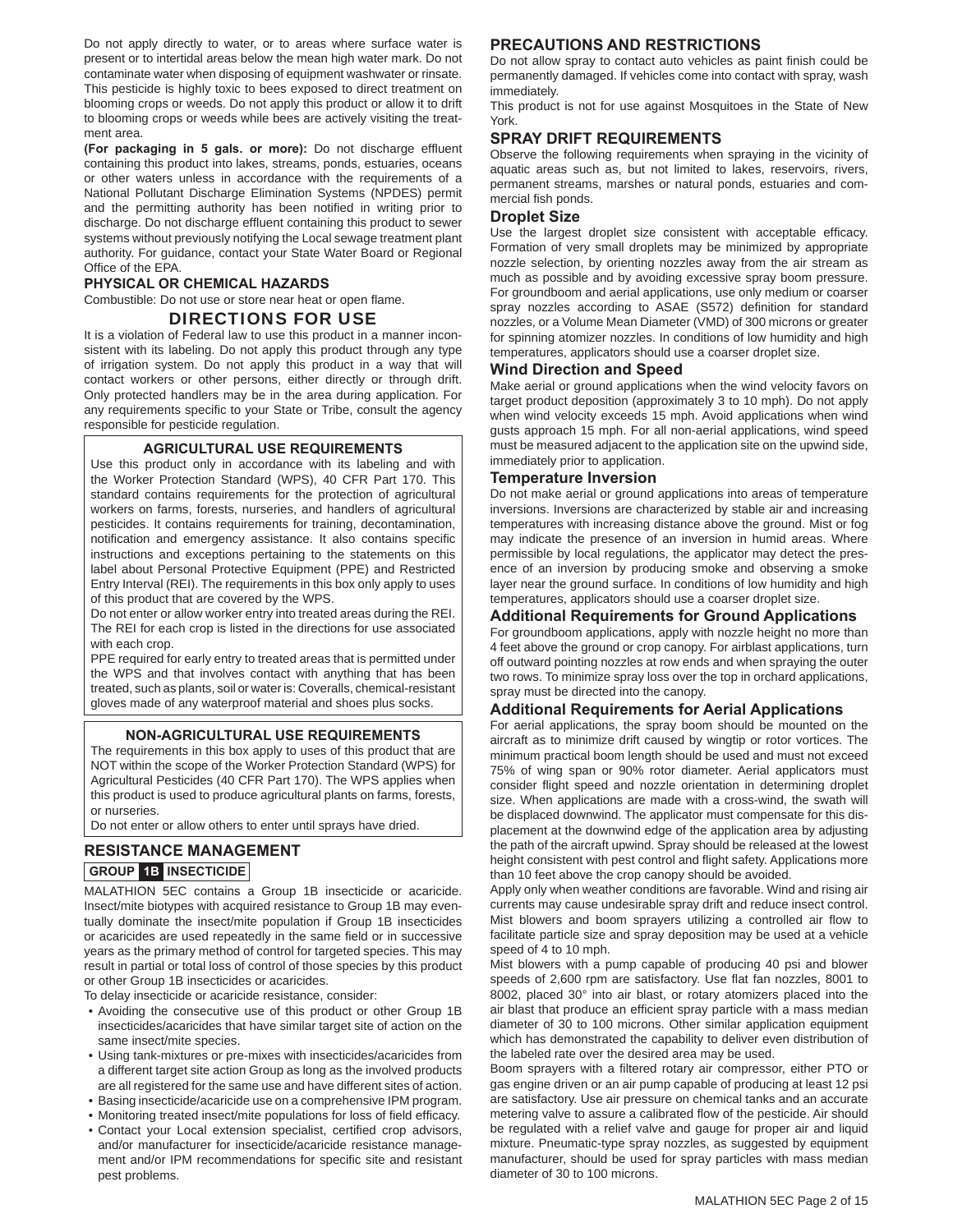# **Buffer Zones for Aerial Application**

When making a non-ULV application with aerial application equipment, a minimum buffer zone of 25 feet must be maintained along any water body.

# **APPLICATION THROUGH IRRIGATION SYSTEMS (CHEMIGATION)**

Apply this product only through sprinkler, including center pivot, lateral move, end tow, side (wheel) roll, traveler, big gun, solid set, hand move or drip irrigation systems. Do not apply this product through any other type of irrigation system.

Crop injury, lack of effectiveness or illegal pesticide residues in the crop can result from non-uniform distribution of treated water. If you have questions about calibration, you should contact State Extension Service specialists, equipment manufacturers or other experts.

Do not connect an irrigation system (including greenhouse systems) used for pesticide application to a public water system unless the pesticide label prescribed safety devices for public water systems are in place.

A person knowledgeable of the chemigation system and responsible for its operation or under the supervision of the responsible person, shall shut the system down and make necessary adjustments should the need arise.

Mix in clean supply tank the specified amount of this product for acreage to be covered, and needed quantity of water.

This product should not be tank-mixed with other pesticides, surfactants or fertilizers unless prior use has shown the combination non-injurious under your conditions of use. Follow precautionary statements and directions for all tank-mix products.

On all crops, use sufficient gallonage of water to obtain thorough and uniform coverage, but not cause runoff or excessive leaching. This will vary depending on equipment, pest problem and stage of crop growth. Application of more or less than optimal quantity of water may result in decreased chemical performance, crop injury or illegal pesticide residues.

Meter this product into the irrigation water uniformly during the period of operation. Do not overlap application. Follow specified label rates, application timing and other directions and precautions for crop being treated. Continuous mild agitation of pesticide mixture may be needed to assure, a uniform application, particularly if the supply tank requires a number of hours to empty.

Do not apply when wind speed favors drift beyond the area intended for treatment.

# **Chemigation Systems Connected to Public Water Systems**

Drexel Chemical Company does not encourage connecting chemigation systems to public water supplies. The following information is provided for users who have diligently considered all other application and water supply options before electing to make such a connection. Public water systems means a system for the provision to the public of piped water for human consumption if such system has at least 15 service connections or regularly serves an average of a least 25 individuals daily at least 60 days out of the year. Chemigation systems connected to public water systems must contain a functional, reduced-pressure zone, backflow preventer (RPZ) or the functional equivalent in the water supply line upstream from the point of pesticide introduction. As an option to the RPZ, the water from the public water system should be discharged into a reservoir tank prior to pesticide introduction. There shall be a complete physical break (air gap) between the flow outlet end of the fill pipe and the top or overflow rim of the reservoir tank of at least twice the inside diameter of the fill pipe. The pesticide injection pipeline must contain a functional, automatic, quick-closing check valve to prevent the flow of fluid back toward the injection.

The pesticide injection pipeline must contain a functional, normally closed, solenoid-operated valve located on the intake side of the injection pump and connected to the system interlock to prevent fluid from being withdrawn from the supply tank when the irrigation system is either automatically or manually shutdown.

The system must contain functional interlocking controls to automatically shut off the pesticide injection pump when the water pump motor stops or, in cases where there is no water pump, when the water pressure decreases to the point where pesticide distribution is adversely affected.

Systems must use a metering pump, such as a positive displacement injection pump (e.g., diaphragm pump) effectively designed and constructed of materials that are compatible with pesticides and capable

of being fitted with a system interlock. Do not apply when wind speed favors drift beyond the area intended for treatment.

# **Sprinkler Chemigation**

The system must contain a functional check valve, vacuum relief valve and low pressure drain appropriately located on the irrigation pipeline to prevent water source contamination from backflow. The pesticide injection pipeline must contain a functional, automatic, quick-closing check valve to prevent the flow of fluid back toward the injection pump.

The pesticide injection pipeline must also contain a functional, normally closed, solenoid-operated valve located on the intake side of the injection pump and connected to the system interlock to prevent fluid from being withdrawn from the supply tank when the irrigation system is either automatically or manually shut down. The system must contain functional interlocking controls to automatically shut off the pesticide injection pump when the water pump motor stops. The irrigation line or water pump must include a functional pressure switch which will stop the water pump motor when the water pressure decreases to the point where pesticide distribution is adversely affected.

Systems must use a metering pump, such as a positive displacement injection pump (e.g., diaphragm pump) effectively designed and constructed of materials that are compatible with pesticides and capable of being fitted with a system interlock.

Do not apply when wind speed favors drift beyond the area intended for treatment.

# **Drip Chemigation**

The system must contain a functional check valve, vacuum relief valve and low pressure drain appropriately located on the irrigation pipeline to prevent water source contamination from backflow.

The pesticide injection pipeline must contain a functional, automatic, quick-closing check valve to prevent the flow of fluid back toward the injection pump.

The pesticide injection pipeline must also contain a functional, normally closed, solenoid-operated valve located on the intake side of the injection pump and connected to the system interlock to prevent fluid from being withdrawn from the supply tank when the irrigation system is either automatically or manually shut down.

The system must contain functional interlocking controls to automatically shut off the pesticide injection pump when the water pump motor stops. The irrigation line or water pump must include a functional pressure switch which will stop the water pump motor when the water pressure decreases to the point where pesticide distribution is adversely affected.

Systems must use a metering pump such as a positive displacement injection pump (e.g., diaphragm pump) effectively designed and constructed of materials that are compatible with pesticides and capable of being fitted with a system interlock.

# **MIXING PROCEDURES**

Fill the spray tank at least three-fourths full with water before this product is added. Mechanical agitation or recirculation through the pump bypass to the tank is usually sufficient for maintaining a good dispersion. Rinse empty container with water and drain into spray tank. Repeat two more times.

**PHI = Pre-Harvest Interval**

**REI = Restricted Entry Interval** AGRICULTURAL USES

Apply this product using a minimum of 10 gallons of water per acre by ground equipment or using minimum of 2 gallons of water per acre by air equipment unless otherwise specified. Best results are obtained with uniform coverage. Use higher rate when insect pressure is heavy.

# VEGETABLES

| Vegetable<br>Crop                                                                                                                                                                                 | <b>Pest Controlled</b>                                                                                   | <b>Rate Per</b><br>Acre | <b>PHI</b><br>(Days) |
|---------------------------------------------------------------------------------------------------------------------------------------------------------------------------------------------------|----------------------------------------------------------------------------------------------------------|-------------------------|----------------------|
| Asparagus<br>$(REI = 12 hrs.)$                                                                                                                                                                    | Asparagus aphids,<br>Asparagus beetles                                                                   | 2 pts.                  |                      |
|                                                                                                                                                                                                   | Thrips                                                                                                   | 1.5 to 2 pts.           |                      |
| USE RESTRICTIONS: The maximum application rate is 1.25 lbs.<br>a.i. (2 pts. of this product) per acre; Maximum number of applica-<br>tions per year is 2; Minimum retreatment interval is 7 days. |                                                                                                          |                         |                      |
| <b>Beets</b>                                                                                                                                                                                      | Aphids, Leafhoppers                                                                                      | $1.5$ to 2 pts.         |                      |
| (Garden<br>including Tops)<br>$(REI = 12 hrs.)$                                                                                                                                                   | SPECIFIC DIRECTIONS: Do not apply within<br>7 days of harvest if tops are to be used as food<br>or feed. |                         |                      |
| (Continued)                                                                                                                                                                                       |                                                                                                          |                         |                      |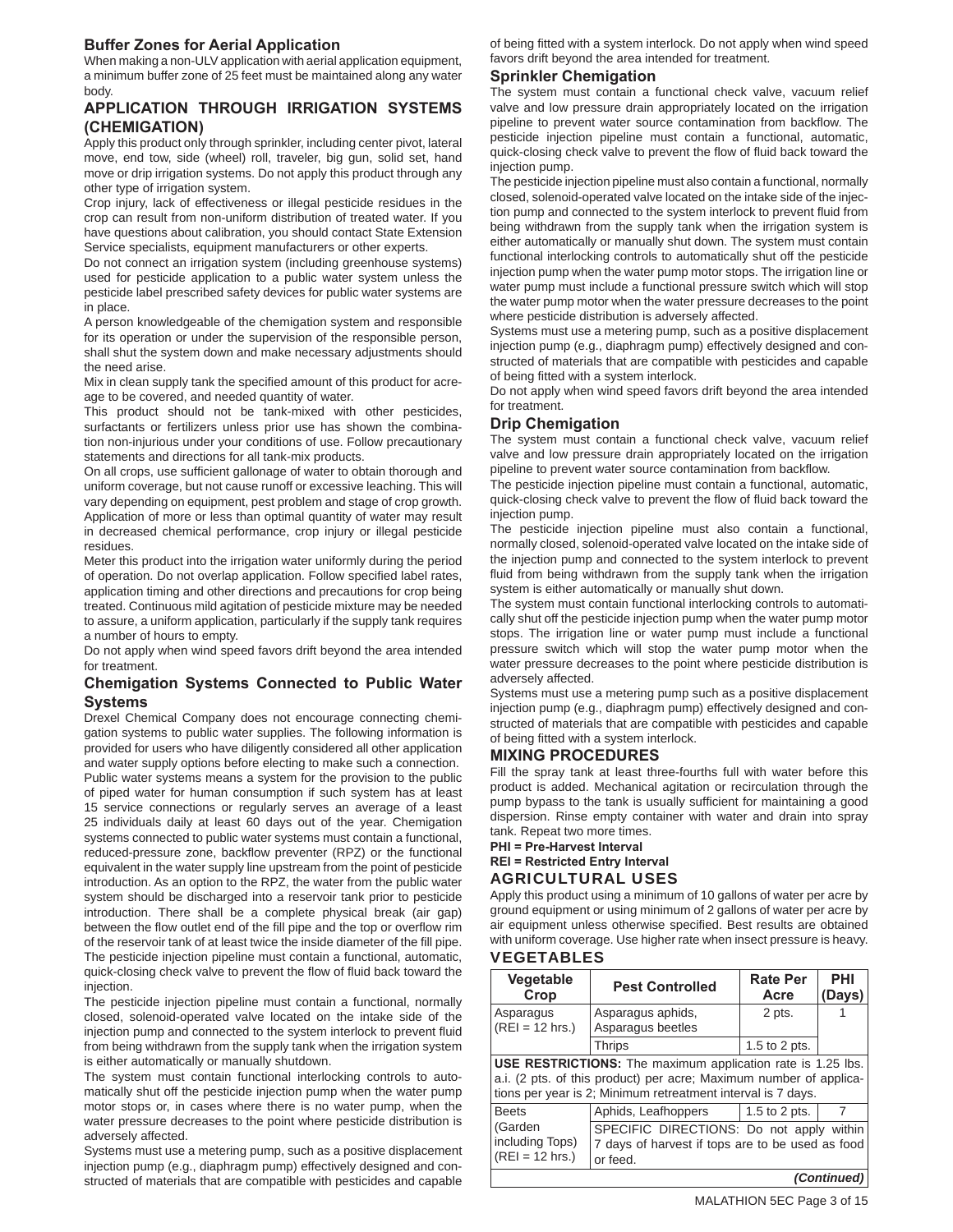| <b>VEGETABLES (Cont.)</b>                                                                                                             |                                                                                                                                                  |                         |               |
|---------------------------------------------------------------------------------------------------------------------------------------|--------------------------------------------------------------------------------------------------------------------------------------------------|-------------------------|---------------|
| Vegetable<br>Crop                                                                                                                     | <b>Pest Controlled</b>                                                                                                                           | <b>Rate Per</b><br>Acre | PHI<br>(Days) |
| Beets (Cont.)                                                                                                                         | USE RESTRICTIONS: The maximum application rate is 1.25 lbs.                                                                                      |                         |               |
|                                                                                                                                       | a.i. (2 pts. of this product) per acre; the maximum number of applica-<br>tions per year is 3; the minimum retreatment interval is 7 days. DO    |                         |               |
| NOT apply to Sugarbeets.                                                                                                              |                                                                                                                                                  |                         |               |
| Broccoli,<br>Chinese                                                                                                                  | Aphids, Cabbage<br>loopers, Carrot weevils,                                                                                                      | 1 to 2 pts.             | 2             |
| broccoli.                                                                                                                             | Flea beetles, Imported                                                                                                                           |                         |               |
| Broccoli raab<br>$(REI = 48 hrs.)$                                                                                                    | cabbageworms                                                                                                                                     |                         |               |
|                                                                                                                                       | USE RESTRICTIONS: The maximum application rate is 1.25 lbs.                                                                                      |                         |               |
|                                                                                                                                       | a.i. (2 pts. of this product) per acre; the maximum number of applica-<br>tions per year is 2; and the minimum retreatment interval is 7 days.   |                         |               |
|                                                                                                                                       | Brussels sprouts Aphids, Cabbage                                                                                                                 | 1 to 2 pts.             | 2             |
| $(REI = 48 hrs.)$                                                                                                                     | loopers, Carrot weevils,                                                                                                                         |                         |               |
|                                                                                                                                       | Flea beetles, Imported<br>cabbageworms                                                                                                           |                         |               |
|                                                                                                                                       | USE RESTRICTIONS: The maximum application rate is 1.25 lbs.                                                                                      |                         |               |
|                                                                                                                                       | a.i. (2 pts. of this product) per acre; the maximum number of applica-<br>tions per year is 2; and the minimum retreatment interval is 7 days.   |                         |               |
| Cabbage,                                                                                                                              | Aphids, Cabbage loopers,                                                                                                                         | 1 to 2 pts.             | 7             |
| Chinese                                                                                                                               | Carrot weevils. Diamond-                                                                                                                         |                         |               |
| cabbage<br>$(REI = 48 hrs.)$                                                                                                          | back moth, Flea beetles,<br>Imported cabbageworms,                                                                                               |                         |               |
|                                                                                                                                       | Webworm                                                                                                                                          |                         |               |
|                                                                                                                                       | SPECIFIC DIRECTIONS: For Caterpillars                                                                                                            |                         | on            |
|                                                                                                                                       | Summer and Fall plantings, begin when true<br>leaves appear. On other plantings and for other                                                    |                         |               |
|                                                                                                                                       | insects, begin application when insects appear.                                                                                                  |                         |               |
|                                                                                                                                       | USE RESTRICTIONS: The maximum application rate is 1.25 lbs.                                                                                      |                         |               |
|                                                                                                                                       | a.i. (2 pts. of this product) per acre; the maximum number of applica-<br>tions per year is 6; and the minimum retreatment interval is 7 days.   |                         |               |
| Carrots                                                                                                                               | Aphids, Leafhoppers                                                                                                                              | 1.5 to 2 pts.           | 7             |
| $(REI = 24 hrs.)$                                                                                                                     |                                                                                                                                                  |                         |               |
| USE RESTRICTIONS: The maximum application rate is 1.25 lbs.<br>a.i. (2 pts. of this product) per acre; the maximum number of applica- |                                                                                                                                                  |                         |               |
|                                                                                                                                       | tions per year is 2; and the minimum retreatment interval is 7 days.                                                                             |                         |               |
| Cauliflower                                                                                                                           | Aphids, Cabbage loopers,                                                                                                                         | 1 to 2 pts.             | 2             |
| $(REI = 48 hrs.)$                                                                                                                     | Carrot weevils, Diamond-<br>back moth, Flea beetles,                                                                                             |                         |               |
|                                                                                                                                       | Imported cabbageworms,                                                                                                                           |                         |               |
|                                                                                                                                       | Webworm<br>USE RESTRICTIONS: The maximum application rate is 1.25 lbs.                                                                           |                         |               |
|                                                                                                                                       | a.i. (2 pts. of this product) per acre; the maximum number of applica-<br>tions per year is 2; and the minimum retreatment interval is 7 days.   |                         |               |
| Chayote fruits                                                                                                                        | Aphids, Cutworms,                                                                                                                                | 1.5 <sub>to</sub>       |               |
| $(REI = 24 hrs.)$                                                                                                                     | Darkling ground,<br>beetles, Leafhoppers,                                                                                                        | 2.8 pts.                |               |
|                                                                                                                                       | Pickleworms, Spider                                                                                                                              |                         |               |
|                                                                                                                                       | mites, Squash vine<br>borers, Thrips                                                                                                             |                         |               |
|                                                                                                                                       | USE RESTRICTIONS: The maximum application rate is 1.75 lbs.                                                                                      |                         |               |
|                                                                                                                                       | a.i. (2.8 pts. of this product) per acre; the maximum number of appli-<br>cations per year is 2; and the minimum retreatment interval is 7 days. |                         |               |
| Chayote roots                                                                                                                         | Aphids, Cutworms,                                                                                                                                | 1.5 <sub>to</sub>       | 1             |
| $(REI = 24 hrs.)$                                                                                                                     | Darkling ground                                                                                                                                  | 2.5 pts.                |               |
|                                                                                                                                       | beetles, Leafhoppers,<br>Pickleworms, Spider                                                                                                     |                         |               |
|                                                                                                                                       | mites, Squash vine                                                                                                                               |                         |               |
|                                                                                                                                       | borers, Thrips<br>USE RESTRICTIONS: The maximum application rate is 1.56 lbs.                                                                    |                         |               |
|                                                                                                                                       | a.i. (2.5 pts. of this product) per acre; the maximum number of appli-<br>cations per year is 2; and the minimum retreatment interval is 7 days. |                         |               |
| Celery                                                                                                                                | Aphids, Spider mites                                                                                                                             | 2.4 pts.                | 7             |
| $(REI = 24 hrs.)$                                                                                                                     |                                                                                                                                                  |                         |               |
|                                                                                                                                       | USE RESTRICTIONS: The maximum application rate is 1.5 lbs. a.i.                                                                                  |                         |               |
|                                                                                                                                       | (2.4 pts. of this product) per acre; the maximum number of applica-<br>tions per year is 2; and the minimum retreatment interval is 7 days.      |                         |               |
|                                                                                                                                       |                                                                                                                                                  |                         | (Continued)   |

| (Cont.)                         |                                                                                                                                                  |                         |               |
|---------------------------------|--------------------------------------------------------------------------------------------------------------------------------------------------|-------------------------|---------------|
| Vegetable<br>Crop               | <b>Pest Controlled</b>                                                                                                                           | <b>Rate Per</b><br>Acre | PHI<br>(Days) |
| Collards<br>(REI = 12 hrs.)     | Aphids, Harlequin<br>cabbage bug,<br>Leafhoppers, Leafminers,                                                                                    | $1.5$ pts.              | 7             |
|                                 | Smaller cabbage looper                                                                                                                           |                         |               |
|                                 | USE RESTRICTIONS: The maximum application rate is 1 lb. a.i.                                                                                     |                         |               |
|                                 | (1.6 pts. of this product) per acre; the maximum number of applica-<br>tions per year is 3; and the minimum retreatment interval is 7 days.      |                         |               |
| Cucumbers                       | Aphids, Cucumber                                                                                                                                 | $1.5$ to                |               |
| (REI = 24 hrs.)                 | beetles, Cutworms,<br>Darkling ground beetles,<br>Leafhoppers, Leafminers,<br>Pickleworms, Spider<br>mites, Squash vine<br>borers, Thrips        | 2.8 pts.                |               |
|                                 | USE RESTRICTIONS: The maximum application rate is 1.75 lbs.                                                                                      |                         |               |
|                                 | a.i. (2.8 pts. of this product) per acre; the maximum number of appli-                                                                           |                         |               |
| Dandelions                      | cations per year is 2; and the minimum retreatment interval is 7 days.<br>Aphids                                                                 |                         | 7             |
| $(REI = 24 hrs.)$               |                                                                                                                                                  | 1.5 to 2 pts.           |               |
|                                 | USE RESTRICTIONS: The maximum application rate is 1.25 lbs.                                                                                      |                         |               |
|                                 | a.i. (2 pts. of this product) per acre; the maximum number of applica-                                                                           |                         |               |
|                                 | tions per year is 2; and the minimum retreatment interval is 7 days.                                                                             |                         |               |
| Eggplant<br>$(REI = 12 hrs.)$   | Aphids, Lace bugs,<br>Spider mites                                                                                                               | 1.5 to 2.5<br>pts.      | 3             |
|                                 | USE RESTRICTIONS: The maximum application rate is 1.56 lbs.                                                                                      |                         |               |
|                                 | a.i. (2.5 pts. of this product) per acre; the maximum number of appli-                                                                           |                         |               |
|                                 | cations per year is 4; and the minimum retreatment interval is 5 days.                                                                           |                         |               |
| Endive<br>(Escarole)            | Aphids, Spider mites                                                                                                                             | 1.5 to 2 pts.           | 7             |
| $(REI = 24 hrs.)$               |                                                                                                                                                  |                         |               |
|                                 | USE RESTRICTIONS: The maximum application rate is 1.25 lbs.                                                                                      |                         |               |
|                                 | a.i. (2 pts. of this product) per acre; the maximum number of applica-                                                                           |                         |               |
| Garlic, Shallots                | tions per year is 2; and the minimum retreatment interval is 7 days.<br>Aphids, Thrips                                                           | 1.5 <sub>to</sub>       | 3             |
| $(REI = 24 hrs.)$               |                                                                                                                                                  | 2.5 pts.                |               |
|                                 | USE RESTRICTIONS: The maximum application rate is 1.56 lbs.                                                                                      |                         |               |
| retreatment interval is 7 days. | a.i. (2.5 pts. of this product) per acre; the maximum number of appli-<br>cations per year is 3 for Garlic and 2 for Shallots; and the minimum   |                         |               |
| Horseradish                     | Aphids, Diamondback                                                                                                                              | 1.5 to 2 pts.           | 7             |
|                                 | $(REI = 24 hrs.)$   moth, Flea beetles,<br>Leafhoppers                                                                                           |                         |               |
|                                 | USE RESTRICTIONS: The maximum application rate is 1.25 lbs.                                                                                      |                         |               |
|                                 | a.i. (2 pts. of this product) per acre; the maximum number of applica-                                                                           |                         |               |
| Kale                            | tions per year is 3; and the minimum retreatment interval is 7 days.<br>Aphids, Cabbage                                                          |                         | 7             |
| $(REI = 12 hrs.)$               | loopers, Imported                                                                                                                                | 1 to 1.6 pts.           |               |
|                                 | cabbageworms                                                                                                                                     |                         |               |
|                                 | Diamondback moth,                                                                                                                                | 1.6 pts.                |               |
|                                 | Webworms<br>USE RESTRICTIONS: The maximum application rate is 1 lb. a.i.                                                                         |                         |               |
|                                 | (1.6 pts. of this product) per acre; the maximum number of applica-<br>tions per year is 3; and the minimum retreatment interval is 5 days.      |                         |               |
| Kohlrabi                        | Aphids, Cabbage loopers,                                                                                                                         | 1 to 2 pts.             |               |
| $(REI = 24 hrs.)$               | Carrot weevils, Diamond-<br>back moth, Flea beetles,                                                                                             |                         |               |
|                                 | Imported cabbageworms,                                                                                                                           |                         |               |
|                                 | Webworms                                                                                                                                         |                         |               |
|                                 | USE RESTRICTIONS: The maximum application rate is 1.25 lbs.                                                                                      |                         |               |
|                                 | a.i. (2 pts. of this product) per acre; the maximum number of applica-<br>tions per year is 2; and the minimum retreatment interval is 7 days.   |                         |               |
| Leek                            | Aphids, Onion maggots,                                                                                                                           | 1.5 <sub>to</sub>       | 3             |
| $(REI = 24 hrs.)$               | Thrips                                                                                                                                           | 2.5 pts.                |               |
|                                 | USE RESTRICTIONS: The maximum application rate is 1.56 lbs.                                                                                      |                         |               |
|                                 | a.i. (2.5 pts. of this product) per acre; the maximum number of appli-<br>cations per year is 2; and the minimum retreatment interval is 7 days. |                         |               |
|                                 |                                                                                                                                                  |                         | (Continued)   |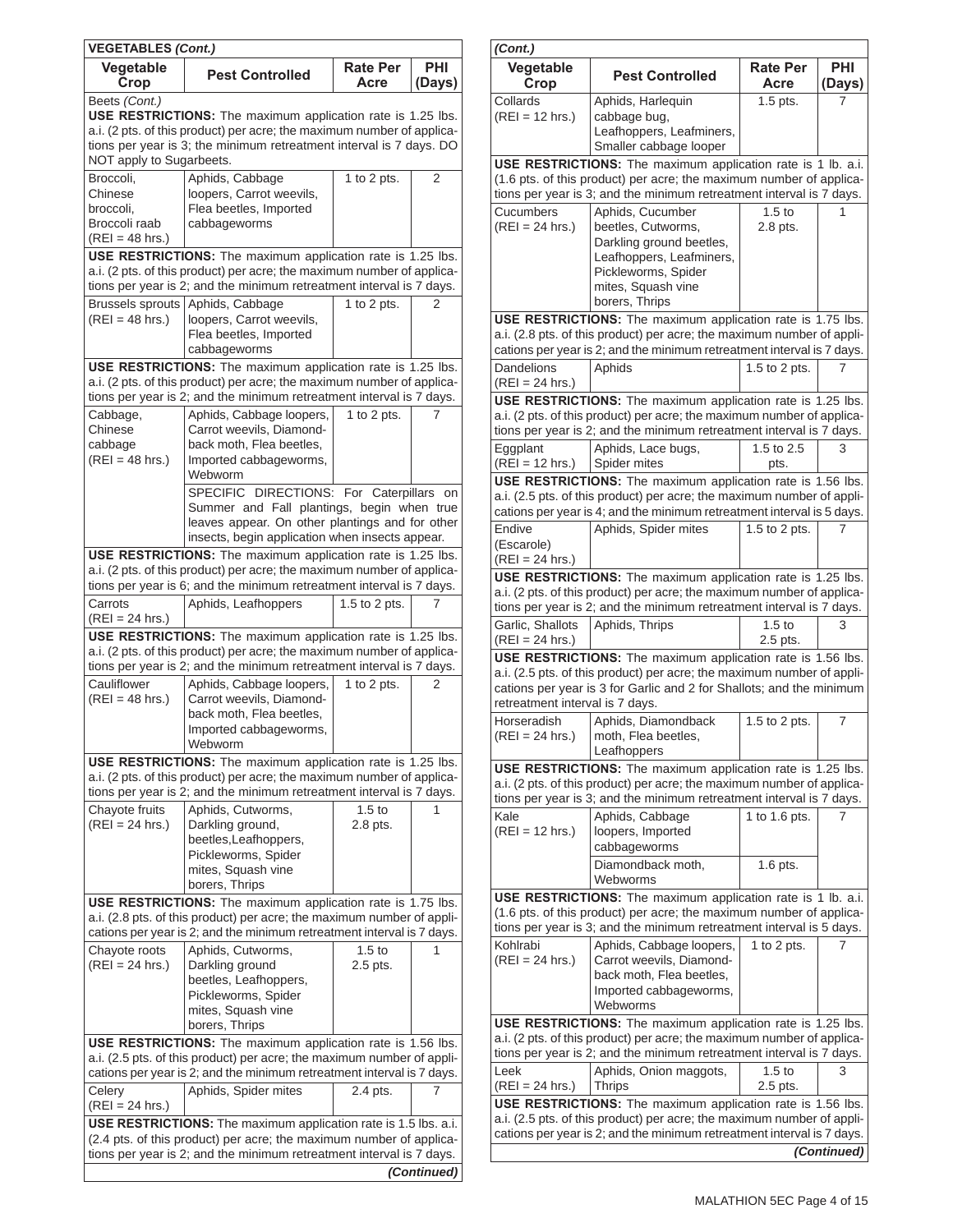| <b>VEGETABLES (Cont.)</b>           |                                                                                                                                                                                                                |                                |               |
|-------------------------------------|----------------------------------------------------------------------------------------------------------------------------------------------------------------------------------------------------------------|--------------------------------|---------------|
| Vegetable<br>Crop                   | <b>Pest Controlled</b>                                                                                                                                                                                         | Rate Per<br>Acre               | PHI<br>(Days) |
| Lettuce                             | Aphids, Leafhoppers                                                                                                                                                                                            | 2 to 3 pts.                    | 14            |
| (Head, Leaf)<br>$(REI = 24 hrs.)$   | Cabbage loopers,<br>Spider mites                                                                                                                                                                               | 2.5 to 3 pts.                  |               |
|                                     | USE RESTRICTIONS: The maximum application rate is 1.88 lbs.                                                                                                                                                    |                                |               |
|                                     | a.i. (3 pts. of this product) per acre; the maximum number of appli-                                                                                                                                           |                                |               |
|                                     | cations per year is 2; and the minimum retreatment interval is 5 days<br>for Leaf and 6 days for Head lettuce.                                                                                                 |                                |               |
| Mushrooms<br>$(REI = 12 hrs.)$      | Mites, Phorid flies,<br>Sciarid flies                                                                                                                                                                          | $2.7$ pts./Ac.<br>or 1 fl. oz. | 1             |
|                                     |                                                                                                                                                                                                                | per 1,000                      |               |
|                                     |                                                                                                                                                                                                                | sq. ft. of bed                 |               |
|                                     | SPECIFIC DIRECTIONS: Make thorough appli-<br>cations as soon as possible after picking. Repeat<br>application as necessary at 3 day intervals for a<br>maximum of 4 applications.                              |                                |               |
|                                     | <b>USE RESTRICTIONS:</b> The maximum application rate is 1.7 lbs. a.i.                                                                                                                                         |                                |               |
| retreatment interval is 3 days.     | (2.7 pts. of this product) per acre (1 fl. oz. per 1,000 sq. ft. of bed);<br>the maximum number of applications per year is 4; and the minimum                                                                 |                                |               |
| <b>Mustards</b>                     | Aphids, Cabbage                                                                                                                                                                                                | $1.6$ pts.                     | 7             |
| (Mustard                            | loopers, Diamondback                                                                                                                                                                                           |                                |               |
| green, Mustard                      | moth, Imported                                                                                                                                                                                                 |                                |               |
| spinach, Chi-<br>nese mustard,      | cabbageworms, Flea<br>beetles, Webworms                                                                                                                                                                        |                                |               |
| Mizuna)                             |                                                                                                                                                                                                                |                                |               |
| $(REI = 12 hrs.)$                   |                                                                                                                                                                                                                |                                |               |
|                                     | USE RESTRICTIONS: The maximum application rate is 1 lb. a.i. (1.6                                                                                                                                              |                                |               |
|                                     | pts. of this product) per acre; the maximum number of applications                                                                                                                                             |                                |               |
|                                     | per year is 3; and the minimum retreatment interval is 5 days.                                                                                                                                                 |                                |               |
| Okra                                | Aphids                                                                                                                                                                                                         | 1.5 pts.                       | 1             |
| $(REI = 12 hrs.)$                   | Japanese beetles                                                                                                                                                                                               | 1.9 pts.                       |               |
|                                     | USE RESTRICTIONS: The maximum application rate is 1.2 lbs. a.i.<br>(1.9 pts. of this product) per acre; the maximum number of applica-<br>tions per year is 5; and the minimum retreatment interval is 7 days. |                                |               |
| Onions                              | Onion maggots                                                                                                                                                                                                  | 1.5 to $2.5$                   | 3             |
| (Bulb, Green)                       |                                                                                                                                                                                                                | pts.                           |               |
| $(REI = 12 hrs.)$                   | Onion thrips                                                                                                                                                                                                   | 1.5 to 2 pts.                  |               |
|                                     | USE RESTRICTIONS: The maximum application rate is 1.56 lbs.                                                                                                                                                    |                                |               |
|                                     | a.i. (2.5 pts. of this product) per acre; the maximum number of appli-                                                                                                                                         |                                |               |
|                                     | cations per year is 2; and the minimum retreatment interval is 7 days.                                                                                                                                         |                                |               |
| Parsley<br>$(REI = 7 \text{ days})$ | Aphids, Cabbage loopers,<br>Carrot weevils, Diamond-                                                                                                                                                           | 1.5 to 2.4<br>pts.             | 7             |
|                                     | back moth, Flea beetles,                                                                                                                                                                                       |                                |               |
|                                     | Imported cabbageworms,                                                                                                                                                                                         |                                |               |
|                                     | Webworm                                                                                                                                                                                                        |                                |               |
|                                     | USE RESTRICTIONS: The maximum application rate is 1.5 lbs. a.i.                                                                                                                                                |                                |               |
|                                     | (2.4 pts. of this product) per acre; the maximum number of applica-<br>tions per year is 2; and the minimum retreatment interval is 7 days.                                                                    |                                |               |
| Parsnips                            | Aphids, Cabbage loopers,                                                                                                                                                                                       | 1.5 to 2 pts.                  | 7             |
| $(REI = 24 hrs.)$                   | Carrot weevils, Diamond-                                                                                                                                                                                       |                                |               |
|                                     | back moth, Flea beetles,                                                                                                                                                                                       |                                |               |
|                                     | Imported cabbageworms,                                                                                                                                                                                         |                                |               |
|                                     | Webworm                                                                                                                                                                                                        |                                |               |
|                                     | USE RESTRICTIONS: The maximum application rate is 1.25 lbs.<br>a.i. (2 pts. of this product) per acre; the maximum number of applica-                                                                          |                                |               |
|                                     | tions per year is 3; and the minimum retreatment interval is 7 days.                                                                                                                                           |                                |               |
| Peas                                | Aphids, Grasshoppers,                                                                                                                                                                                          | $1.6$ pts.                     | 3             |
| (Dry, Succulent)                    | Pea weevils                                                                                                                                                                                                    |                                |               |
| $(REI = 12 hrs.)$                   | Leafhoppers                                                                                                                                                                                                    | $1.25$ to                      |               |
|                                     |                                                                                                                                                                                                                | 1.6 pts.                       |               |
|                                     | USE RESTRICTIONS: The maximum application rate is 1 lb. a.i.                                                                                                                                                   |                                |               |
|                                     | (1.6 pts. of this product) per acre; the maximum number of applica-<br>tions per year is 2; and the minimum retreatment interval is 7 days.                                                                    |                                |               |
| Peppermint,                         | Aphids, Caterpillars, Flea                                                                                                                                                                                     | $1.5$ pts.                     |               |
| Spearmint                           | beetles, Leafhoppers,                                                                                                                                                                                          |                                |               |
| $(REI = 12 hrs.)$                   | Spider mites                                                                                                                                                                                                   |                                |               |
|                                     |                                                                                                                                                                                                                |                                | (Continued)   |

| (Cont.)                                                                                          |                                                                                                                                                                                                                 |                         |               |
|--------------------------------------------------------------------------------------------------|-----------------------------------------------------------------------------------------------------------------------------------------------------------------------------------------------------------------|-------------------------|---------------|
| Vegetable<br>Crop                                                                                | <b>Pest Controlled</b>                                                                                                                                                                                          | <b>Rate Per</b><br>Acre | PHI<br>(Days) |
| Peppermint, Spearmint (Cont.)<br>USE RESTRICTIONS: The maximum application rate is 0.94 lb. a.i. |                                                                                                                                                                                                                 |                         |               |
|                                                                                                  | (1.5 pts. of this product) per acre; the maximum number of applica-<br>tions per year is 3; and the minimum retreatment interval is 7 days.                                                                     |                         |               |
| Peppers                                                                                          | Aphids                                                                                                                                                                                                          | 1 to 2.5 pts.           | 3             |
| $(REI = 12 hrs.)$                                                                                | Pepper maggots                                                                                                                                                                                                  | 2.5 pts.                |               |
|                                                                                                  | USE RESTRICTIONS: The maximum application rate is 1.56 lbs.                                                                                                                                                     |                         |               |
|                                                                                                  | a.i. (2.5 pts. of this product) per acre; the maximum number of appli-<br>cations per year is 2; and the minimum retreatment interval is 5 days.                                                                |                         |               |
| Potatoes<br>$(REI = 12 hrs.)$                                                                    | Aphids, Grasshoppers,<br>Leafhoppers                                                                                                                                                                            | 2 pts.                  | 0             |
|                                                                                                  | False chinch bugs                                                                                                                                                                                               | 1.5 pts.                |               |
|                                                                                                  | Mealybugs                                                                                                                                                                                                       | 2 to 2.5 pts.           |               |
|                                                                                                  | USE RESTRICTIONS: The maximum application rate is 1.56 lbs.<br>a.i. (2.5 pts. of this product) per acre; the maximum number of appli-<br>cations per year is 2; and the minimum retreatment interval is 7 days. |                         |               |
| Pumpkin<br>$(REI = 12 hrs.)$                                                                     | Aphids, Cucumber<br>beetles, Leafhoppers,<br>Pickleworms, Spider<br>mites, Squash vine borer<br>USE RESTRICTIONS: The maximum application rate is 1 lb. a.i.                                                    | $1.5$ pts.              |               |
|                                                                                                  | (1.6 pts. of this product) per acre; the maximum number of applica-                                                                                                                                             |                         |               |
|                                                                                                  | tions per year is 2; and the minimum retreatment interval is 7 days.                                                                                                                                            |                         |               |
| Radish<br>(REI = 12 hrs.)                                                                        | Aphids                                                                                                                                                                                                          | $1.5$ pts.              |               |
|                                                                                                  | USE RESTRICTIONS: The maximum application rate is 1 lb. a.i.<br>(1.6 pts. of this product) per acre; the maximum number of applica-                                                                             |                         |               |
|                                                                                                  | tions per year is 3; and the minimum retreatment interval is 7 days.                                                                                                                                            |                         |               |
| Rutabagas<br>$(REI = 12 hrs.)$                                                                   | Aphids                                                                                                                                                                                                          | $1.5$ pts.              | 7             |
|                                                                                                  | USE RESTRICTIONS: The maximum application rate is 1 lb. a.i.<br>(1.6 pts. of this product) per acre; the maximum number of applica-<br>tions per year is 3; and the minimum retreatment interval is 7 days.     |                         |               |
| Salsify<br>(REI = 24 hrs.)                                                                       | Aphids, Cabbage<br>loopers, Carrot weevils,<br>Flea beetles, Imported<br>cabbageworms,<br>Leafhoppers, Spider<br>mites, Thrips                                                                                  | 1 to 2 pts.             | 7             |
|                                                                                                  | USE RESTRICTIONS: The maximum application rate is 1.25 lbs.                                                                                                                                                     |                         |               |
|                                                                                                  | a.i. (2 pts. of this product) per acre; the maximum number of applica-<br>tions per year is 3; and the minimum retreatment interval is 7 days.                                                                  |                         |               |
| Spinach<br>$(REI = 12 hrs.)$                                                                     | Aphids, Leafhoppers                                                                                                                                                                                             | $1.6$ pts.              | 7             |
|                                                                                                  | USE RESTRICTIONS: The maximum application rate is 1 lb. a.i.<br>(1.6 pts. of this product) per acre; the maximum number of applica-<br>tions per year is 2; and the minimum retreatment interval is 7 days.     |                         |               |
| Squash                                                                                           | Aphids, Cucumber                                                                                                                                                                                                | 2 to 2.8 pts.           | 1             |
| (Summer)<br>$(REI = 24 hrs.)$                                                                    | beetles, Cutworms,<br>Darkling ground beetles,<br>Leafhoppers, Leafminers,<br>Pickleworms, Spider<br>mites, Squash vine borer,<br>Thrips                                                                        |                         |               |
|                                                                                                  | <b>USE RESTRICTIONS:</b> The maximum application rate is 1.75 lbs.                                                                                                                                              |                         |               |
|                                                                                                  | a.i. (2.8 pts. of this product) per acre; the maximum number of appli-<br>cations per year is 3; and the minimum retreatment interval is 7 days.                                                                |                         |               |
| Squash<br>(Winter)                                                                               | Aphids, Cucumber<br>beetles, Leafminers,                                                                                                                                                                        | $1.6$ pts.              | 1             |
| (REI = 12 hrs.)                                                                                  | Pickleworms, Spider                                                                                                                                                                                             |                         |               |
|                                                                                                  | mites, Squash vine borer                                                                                                                                                                                        |                         |               |
|                                                                                                  | <b>USE RESTRICTIONS:</b> The maximum application rate is 1 lb. a.i.<br>(1.6 pts. of this product) per acre; the maximum number of applica-                                                                      |                         |               |
|                                                                                                  | tions per year is 3; and the minimum retreatment interval is 7 days.                                                                                                                                            |                         |               |
|                                                                                                  |                                                                                                                                                                                                                 |                         | (Continued)   |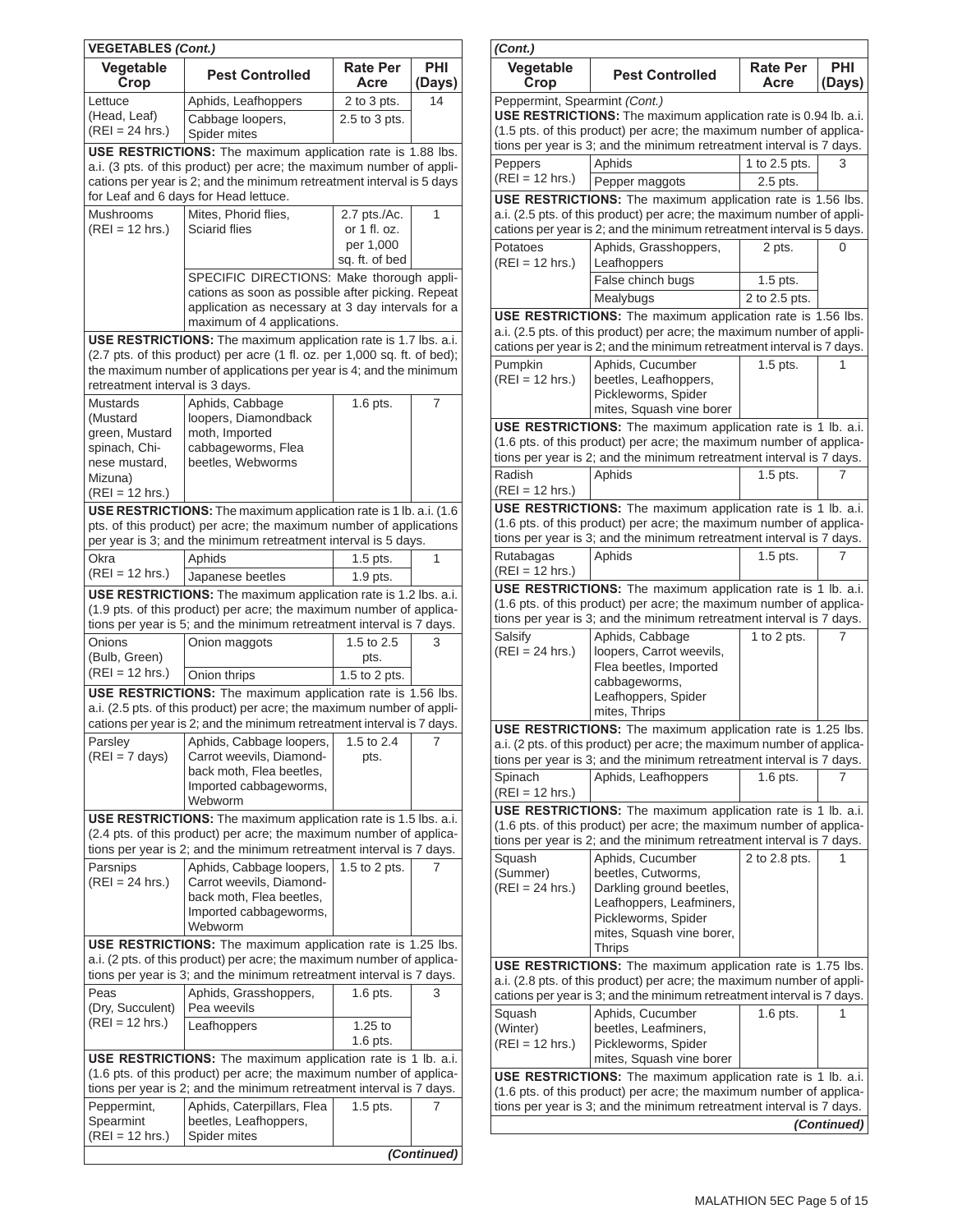| <b>VEGETABLES (Cont.)</b>               |                                                                                                                                                  |                               |               |
|-----------------------------------------|--------------------------------------------------------------------------------------------------------------------------------------------------|-------------------------------|---------------|
| Vegetable<br>Crop                       | <b>Pest Controlled</b>                                                                                                                           | <b>Rate Per</b><br>Acre       | PHI<br>(Days) |
| Sweet potatoes<br>$(REI = 12 hrs.)$     | Leafhoppers,<br>Morning glory leafminer                                                                                                          | 1.5 <sub>to</sub><br>2.5 pts. | 0             |
|                                         | USE RESTRICTIONS: The maximum application rate is 1.56 lbs.                                                                                      |                               |               |
|                                         | a.i. (2.5 pts. of this product) per acre; the maximum number of appli-<br>cations per year is 2; and the minimum retreatment interval is 7 days. |                               |               |
| Swiss chard<br>$(REI = 12 hrs.)$        | Aphids                                                                                                                                           | $1.6$ pts.                    | 14            |
|                                         | USE RESTRICTIONS: The maximum application rate is 1 lb. a.i. (1.6)                                                                               |                               |               |
|                                         | pts. of this product) per acre; the maximum number of applications<br>per year is 2; and the minimum retreatment interval is 7 days.             |                               |               |
| Tomatillos                              | Aphids, Spider mites                                                                                                                             | $1.5$ pts.                    | 1             |
| Tomatoes,<br>$(REI = 12 hrs.)$          | Fruitworms (CA only),<br>Armyworms, Drosophila                                                                                                   | 2.5 pts.                      |               |
|                                         | USE RESTRICTIONS: The maximum application rate is 1.56 lbs.                                                                                      |                               |               |
|                                         | a.i. (2.5 pts. of this product) per acre; the maximum number of appli-<br>cations per year is 4; and the minimum retreatment interval is 5 days. |                               |               |
| <b>Turnips</b>                          | Aphids, Cabbage                                                                                                                                  | 1 to 2 pts.                   | 1             |
| (Greens, Roots)<br>(REI = 12 hrs.)      | loopers, Carrot weevils,<br>Imported cabbageworms                                                                                                |                               |               |
|                                         | USE RESTRICTIONS: The maximum application rate is 1.25 lbs.                                                                                      |                               |               |
|                                         | a.i. (2 pts. of this product) per acre; the maximum number of applica-                                                                           |                               |               |
|                                         | tions per year is 3; minimum retreatment interval is 5 days for Turnip<br>greens and 7 days for Turnip roots.                                    |                               |               |
| Watercress                              | Aphids                                                                                                                                           | 1.6 pts. $*$                  | 3             |
| $REI = 12 hrs.*$<br>$(REI = 24 hrs.)**$ |                                                                                                                                                  | $(2 \text{ pts.})^{**}$       |               |
|                                         | USE RESTRICTIONS: *The REI is 12 hours if applied at the maxi-                                                                                   |                               |               |
|                                         | mum rate of 1 lb. a.i. (1.6 pts. of this product) per acre. ** The REI is                                                                        |                               |               |
|                                         | increased to 24 hours if applied at the maximum rate of 1.25 lbs. a.i.                                                                           |                               |               |
|                                         | (2 pts. of this product) per acre. The maximum number of applica-<br>tions per year is 5 and the minimum retreatment interval is 3 days.         |                               |               |
| Yam                                     | Leafhoppers                                                                                                                                      | 1.5 <sub>to</sub>             | 0             |
| $(REI = 24 hrs.)$                       |                                                                                                                                                  | 2.5 pts.                      |               |
|                                         | USE RESTRICTIONS: The maximum application rate is 1.56 lbs.<br>a.i. (2.5 pts. of this product) per acre; the maximum number of appli-            |                               |               |
|                                         | cations per year is 2; and the minimum retreatment interval is 7 days.                                                                           |                               |               |
|                                         | <b>FRUIT AND NUT CROPS</b>                                                                                                                       |                               |               |
| <b>Fruit and Nut</b><br>Crops           | <b>Pest Controlled</b>                                                                                                                           | <b>Rate Per</b><br>Acre       | PHI<br>(Days) |
| Apricots                                | Aphids, Codling moths,                                                                                                                           | 2 pts.                        | 6             |
| $(REI = 12 hrs.)$                       | European fruit lecaniums,                                                                                                                        |                               |               |
|                                         | Orange tortrix, Soft brown<br>scales, Terrapin scales                                                                                            |                               |               |
|                                         | USE RESTRICTIONS: The maximum application rate is 1.5 lbs. a.i.                                                                                  |                               |               |
|                                         | (2.4 pts. of this product) per acre; the maximum number of applica-                                                                              |                               |               |
|                                         | tions per year is 2; and the minimum retreatment interval is 7 days.                                                                             |                               |               |
| Avocado<br>$(REI = 48 hrs.)$            | Greenhouse thrips,                                                                                                                               | 7.5 pts.                      | 7             |
|                                         | Latania scales,<br>Omnivorous loopers,                                                                                                           |                               |               |
|                                         | Orange tortrix,                                                                                                                                  |                               |               |
|                                         | Soft brown scales                                                                                                                                |                               |               |
|                                         | USE RESTRICTIONS: The maximum application rate is 4.7 lbs. a.i.                                                                                  |                               |               |
|                                         | (7.5 pts. of this product) per acre; the maximum number of applica-<br>tions per year is 2; and the minimum retreatment interval is 30 days.     |                               |               |
| Blackberries,                           | Aphids, Japanese                                                                                                                                 | 3 pts.                        | 1             |
| Boysenberries,                          | beetles, Leafhoppers,                                                                                                                            |                               |               |
| Dewberries,                             | Mites, Rose scale                                                                                                                                |                               |               |
| Gooseberries,<br>Loganberries,          | chafers, Thrips                                                                                                                                  |                               |               |
| Raspberries                             |                                                                                                                                                  |                               |               |
| $(REI = 12 hrs.)$                       |                                                                                                                                                  |                               |               |
|                                         | USE RESTRICTIONS: The maximum application rate is 2 lbs. a.i.                                                                                    |                               |               |
|                                         | (3.2 pts. of this product) per acre; the maximum number of applica-<br>tions per year is 3; and the minimum retreatment interval is 7 days.      |                               |               |
|                                         |                                                                                                                                                  |                               | (Continued)   |
|                                         |                                                                                                                                                  |                               |               |

| (Cont.)               |                                                                                                                                           |                                       |        |
|-----------------------|-------------------------------------------------------------------------------------------------------------------------------------------|---------------------------------------|--------|
| <b>Fruit and Nut</b>  |                                                                                                                                           | Rate Per                              | PHI    |
| <b>Crops</b>          | <b>Pest Controlled</b>                                                                                                                    | Acre                                  | (Days) |
| <b>Blueberries</b>    | Blueberry maggots                                                                                                                         | 1 pt. per                             | 1      |
| $(REI = 12 hrs.)$     |                                                                                                                                           | 100 gals.                             |        |
|                       |                                                                                                                                           | $+1.5$ qts.<br>Staley                 |        |
|                       |                                                                                                                                           | Sauce Bait                            |        |
|                       |                                                                                                                                           | No. 7 (pro-                           |        |
|                       |                                                                                                                                           | tein hydroly-                         |        |
|                       |                                                                                                                                           | sate bait) or<br>Nu-Lure <sup>®</sup> |        |
|                       | Blueberry maggots,                                                                                                                        | 2 pts.                                |        |
|                       | Cherry fruit worms,                                                                                                                       |                                       |        |
|                       | Cranberry fruit worms                                                                                                                     |                                       |        |
|                       | Japanese beetles                                                                                                                          | 1.5 to 2 pts.                         |        |
|                       | USE RESTRICTIONS: The maximum application rate is 1.25 lbs.                                                                               |                                       |        |
|                       | a.i. (2 pts. of this product) per acre; the maximum number of applica-                                                                    |                                       |        |
|                       | tions per year is 3; and the minimum retreatment interval is 5 days.                                                                      |                                       |        |
| Cantaloupe            | Aphids, Cucumber                                                                                                                          | 1.6 pts.                              |        |
| $(REI = 12 hrs.)$     | beetles, Leafhoppers,                                                                                                                     |                                       |        |
|                       | Leafminers, Pickleworms,<br>Spider mites, Squash                                                                                          |                                       |        |
|                       | vine borer                                                                                                                                |                                       |        |
|                       | USE RESTRICTIONS: The maximum application rate is 1 lb. a.i.                                                                              |                                       |        |
|                       | (1.6 pts. of this product) per acre; the maximum number of applica-                                                                       |                                       |        |
|                       | tions per year is 2; and the minimum retreatment interval is 7 days.                                                                      |                                       |        |
| Cherries (Sweet,      | Black cherry aphids,                                                                                                                      | 2.8 pts.                              | 3      |
| Tart)                 | Cherry fruitflies,                                                                                                                        |                                       |        |
| $(REI = 12 hrs.)$     | Eyespotted bud moth,                                                                                                                      |                                       |        |
|                       | Fruittree leafrollers,<br>Japanese beetles                                                                                                |                                       |        |
|                       | SPECIFIC DIRECTIONS: Injury may occur on                                                                                                  |                                       |        |
|                       | certain varieties of Sweet cherries.                                                                                                      |                                       |        |
|                       | USE RESTRICTIONS: The maximum application rate is 1.75 lbs.                                                                               |                                       |        |
|                       | a.i. (2.8 pts. of this product) per acre; the maximum number of appli-                                                                    |                                       |        |
|                       | cations per year is 4; and the minimum retreatment interval is 3 days.                                                                    |                                       |        |
| Chestnuts             | <b>Mites</b>                                                                                                                              | 1.5 to 4 pts.                         | 2      |
| $(REI = 24 hrs.)$     | <b>SPECIFIC</b><br>DIRECTIONS:                                                                                                            | Apply when                            | Mites  |
|                       | appear in numbers and repeat in 7 to 10 days. Do                                                                                          |                                       |        |
|                       | not treat after shucks split.                                                                                                             |                                       |        |
|                       | USE RESTRICTIONS: The maximum application rate is 2.5 lbs. a.i.                                                                           |                                       |        |
|                       | (4 pts. of this product) per acre; the maximum number of applica-<br>tions per year is 3; and the minimum retreatment interval is 7 days. |                                       |        |
| Citrus                | Black scales (Single and                                                                                                                  |                                       | 7      |
| (Grapefruits,         | Off-brooded), California                                                                                                                  | 2.4 pts.*<br>$(12 \text{ pts.})^{**}$ |        |
| Lemons, Limes,        | red scales, Citricola                                                                                                                     |                                       |        |
| Oranges, Tange-       | scales, Florida purple                                                                                                                    |                                       |        |
| los, Tangerines)      | scales, Florida red scales,                                                                                                               |                                       |        |
| (CA Only)             | Purple scales, Soft brown                                                                                                                 |                                       |        |
| $REI = 12 hrs.*$      | scales, Yellow scales                                                                                                                     |                                       |        |
| $(REI = 72 hrs.)**$   | SPECIFIC DIRECTIONS: Do not apply when                                                                                                    |                                       |        |
|                       | trees are in bloom.                                                                                                                       |                                       |        |
|                       | Citrus red mites, Thrips                                                                                                                  | $2.4$ pts*                            | 7      |
|                       | <b>USE RESTRICTIONS:</b> *The REI is 12 hours if applied at the                                                                           | $(12 \text{ pts.})^{**}$              |        |
|                       | maximum rate of 1.5 lbs. a.i. (2.4 pts. of this product) per acre; the                                                                    |                                       |        |
|                       | maximum number of applications per year is 3 at minimum retreat-                                                                          |                                       |        |
|                       | ment interval is 30 days. **However, the REI is increased to 72                                                                           |                                       |        |
|                       | hours if applied at the maximum rate of 7.5 lbs. a.i. (12 pts. of this                                                                    |                                       |        |
|                       | product) per acre; only 1 application is allowed per year.                                                                                |                                       |        |
| Citrus                | Black scales (Single and                                                                                                                  | 2.4 pts. $*$                          | 7      |
| (Grapefruits,         | Off-brooded), California                                                                                                                  | $(7.2 \text{ pts.})^{**}$             |        |
| Lemons, Limes,        | red scales, Citricola                                                                                                                     |                                       |        |
| Oranges,<br>Tangelos, | scales, Florida purple<br>scales, Florida red scales,                                                                                     |                                       |        |
| Tangerines) (All      | Purple scales, Soft brown                                                                                                                 |                                       |        |
| <b>Other States;</b>  | scales, Yellow scales                                                                                                                     |                                       |        |
| Except CA)            | SPECIFIC DIRECTIONS: Do not apply when                                                                                                    |                                       |        |
| $REI = 12 hrs.*$      | trees are in bloom.                                                                                                                       |                                       |        |
| $(REI = 72 hrs.)**$   | Citrus red mites, Thrips                                                                                                                  | $2.4$ pts $*$                         | 7      |
|                       |                                                                                                                                           | $(7.2 \text{ pts.})^{**}$             |        |

 *(Continued)* MALATHION 5EC Page 6 of 15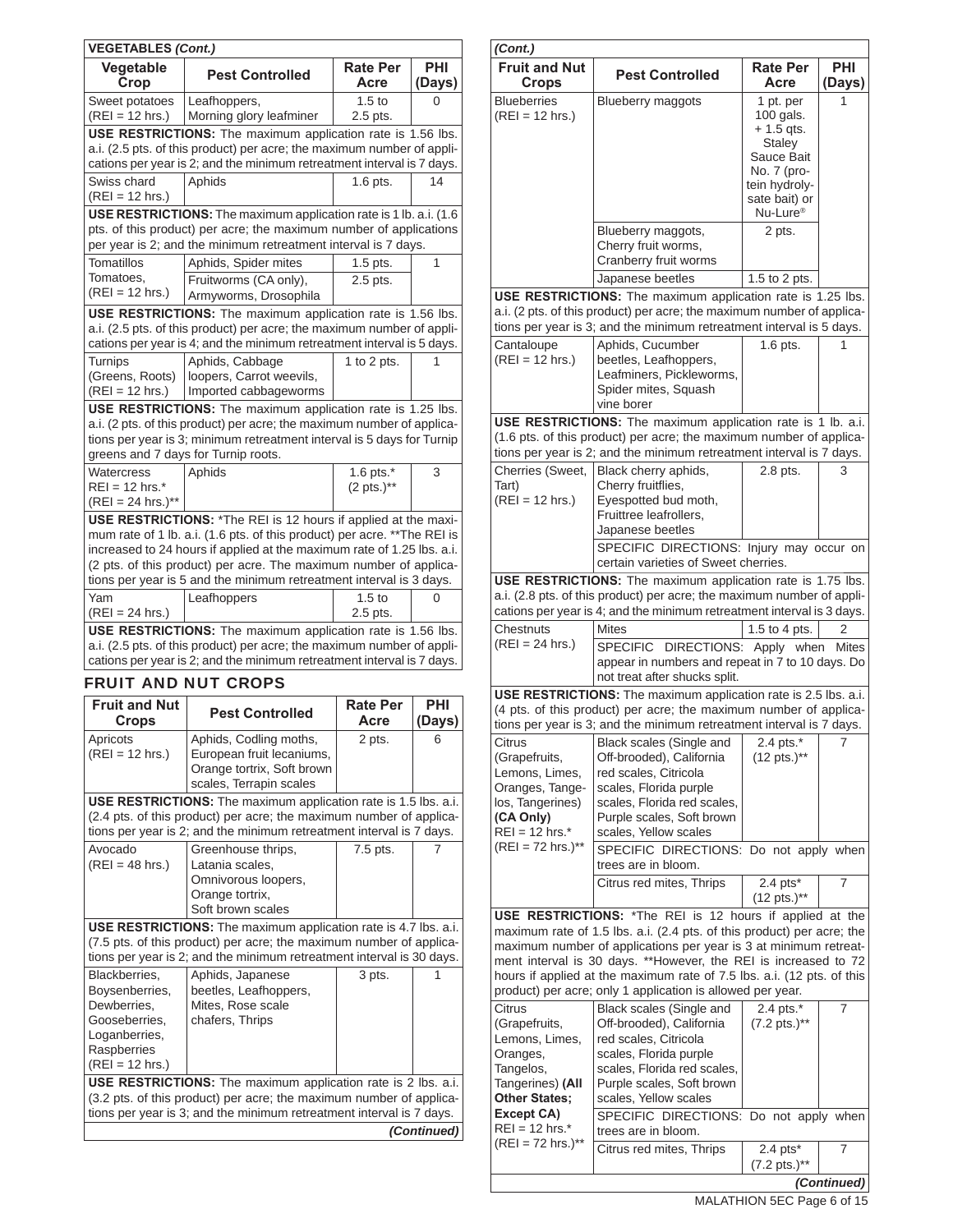| FRUIT AND NUT CROPS (Cont.)                                                                                                                                                                                                                                                                                                                                                                                    |                                                                                                                                                                                                                                                                                                                                                                                                    |                                             |               |
|----------------------------------------------------------------------------------------------------------------------------------------------------------------------------------------------------------------------------------------------------------------------------------------------------------------------------------------------------------------------------------------------------------------|----------------------------------------------------------------------------------------------------------------------------------------------------------------------------------------------------------------------------------------------------------------------------------------------------------------------------------------------------------------------------------------------------|---------------------------------------------|---------------|
| <b>Fruit and Nut</b><br><b>Crops</b>                                                                                                                                                                                                                                                                                                                                                                           | <b>Pest Controlled</b>                                                                                                                                                                                                                                                                                                                                                                             | <b>Rate Per</b><br>Acre                     | PHI<br>(Days) |
| Citrus (All Other States Except CA) (Cont.)<br>USE RESTRICTIONS: *The REI is 12 hours if applied at the maxi-<br>mum rate of 1.5 lbs. a.i. (2.4 pts. of this product) per acre; maximum<br>number of applications per year is 3; and the minimum retreatment<br>interval is 30 days. **However, the REI is increased to 72 hours if<br>applied at the maximum rate of 4.5 lbs. a.i. (7.2 pts. of this product) |                                                                                                                                                                                                                                                                                                                                                                                                    |                                             |               |
| Currants<br>$(REI = 12 hrs.)$                                                                                                                                                                                                                                                                                                                                                                                  | per acre; only 1 application is allowed per year.<br>Japanese beetles, Mites,<br>Rose chafer                                                                                                                                                                                                                                                                                                       | 2 pts.                                      | 1             |
|                                                                                                                                                                                                                                                                                                                                                                                                                | USE RESTRICTIONS: The maximum application rate is 1.25 lbs.<br>a.i. (2 pts. of this product) per acre; the maximum number of applica-<br>tions per year is 3; and the minimum retreatment interval is 7 days.                                                                                                                                                                                      |                                             |               |
| Figs<br>$REI = 12 hrs.*$<br>$(REI = 24 hrs.)**$                                                                                                                                                                                                                                                                                                                                                                | Dried fruit beetles,<br>Vinegar flies<br>SPECIFIC DIRECTIONS: Apply with 1 to 2 gals.                                                                                                                                                                                                                                                                                                              | $2.4$ pts. $*$<br>$(3.2 \text{ pts.})^{**}$ | 5             |
|                                                                                                                                                                                                                                                                                                                                                                                                                | of unsulfured molasses.<br>USE RESTRICTIONS: *The REI is 12 hours if applied at the maxi-<br>mum rate of 1.5 lbs. a.i. (2.4 pts. of this product) per acre. ** However,<br>the REI is increased to 24 hours if applied at the maximum rate of<br>2 lbs. a.i. (3.2 pts. of this product) per acre. The maximum number of<br>applications per year is 2; the minimum retreatment interval is 5 days. |                                             |               |
| Grapes<br>$(REI = 72$ hrs.<br>for girdling and<br>tying; 24 hrs.                                                                                                                                                                                                                                                                                                                                               | Leafhoppers, Drosophila,<br>European fruit lecanium,<br>Japanese beetles, Spider<br>mites, Terrapin scale                                                                                                                                                                                                                                                                                          | 3 pts.                                      | 3             |
| for all other                                                                                                                                                                                                                                                                                                                                                                                                  | Mealybugs                                                                                                                                                                                                                                                                                                                                                                                          | $1.5$ pts.                                  | 3             |
| activities)                                                                                                                                                                                                                                                                                                                                                                                                    | SPECIFIC DIRECTIONS: For European fruit<br>lecaniums - Make full coverage applications<br>when newly hatched nymphs are migrating over<br>vines, usually shortly after bloom. Injury may<br>occur on Grapes of Almeria, Cardinal, Italia and<br>Ribier varieties when sprays containing this prod-<br>uct are applied after clusters appear.                                                       |                                             |               |
|                                                                                                                                                                                                                                                                                                                                                                                                                | <b>USE RESTRICTIONS:</b> The maximum application rate is 1.88 lbs.<br>a.i. (3 pts. of this product) per acre; the maximum number of applica-<br>tions per year is 2; and the minimum retreatment interval is 14 days.                                                                                                                                                                              |                                             |               |
| <b>Grape Vines</b><br>(Over-wintering                                                                                                                                                                                                                                                                                                                                                                          | Grape phylloxera                                                                                                                                                                                                                                                                                                                                                                                   | 3 pts. per<br>100 gals.                     |               |
| on nursery<br>stocks)<br>$(REI = 24 hrs.)$                                                                                                                                                                                                                                                                                                                                                                     | SPECIFIC DIRECTIONS: Remove excess soil<br>from the roots and dip in solution of this product.<br>Submerge the entire root system for 5 minutes.<br>Keep the solution agitated at all times.                                                                                                                                                                                                       |                                             |               |
|                                                                                                                                                                                                                                                                                                                                                                                                                | USE RESTRICTIONS: The maximum application rate is 1.88 lbs.<br>a.i. (3 pts. of this product) per acre; the maximum number of applica-<br>tions per year is 2; and the minimum retreatment interval is 14 days.                                                                                                                                                                                     |                                             |               |
| Guava<br>$(REI = 12 hrs.)$                                                                                                                                                                                                                                                                                                                                                                                     | Drosophila<br>SPECIFIC DIRECTIONS: Apply this product with<br>1 lb. of partially hydrolyzed yeast protein or enzy-<br>matic yeast hydrolysate.                                                                                                                                                                                                                                                     | 1.5 to 2 pts.                               | 2             |
|                                                                                                                                                                                                                                                                                                                                                                                                                | <b>USE RESTRICTIONS:</b> The maximum application rate is 1.25 lbs.<br>a.i. (2 pts. of this product) per acre; the maximum number of applica-<br>tions per year is 13; and the minimum retreatment interval is 3 days.                                                                                                                                                                              |                                             |               |
| Kumquat<br>$(REI = 48 hrs.)$                                                                                                                                                                                                                                                                                                                                                                                   | Black scales (Single and<br>Off-brooded), California<br>red scales, Citricola<br>scales, Florida purple<br>scales, Florida red scales,<br>Purple scales, Soft brown<br>scales, Yellow scales                                                                                                                                                                                                       | 7.2 pts.                                    | 7             |
|                                                                                                                                                                                                                                                                                                                                                                                                                | SPECIFIC DIRECTIONS: Do not apply when<br>trees are in bloom.                                                                                                                                                                                                                                                                                                                                      |                                             |               |
|                                                                                                                                                                                                                                                                                                                                                                                                                | Citrus red mites, Thrips                                                                                                                                                                                                                                                                                                                                                                           | 7.2 pts.                                    | 7             |
| year.                                                                                                                                                                                                                                                                                                                                                                                                          | <b>USE RESTRICTIONS:</b> The maximum application rate is 4.5 lbs. a.i.<br>(7.2 pts. of this product) per acre; only 1 application is allowed per                                                                                                                                                                                                                                                   |                                             |               |
| Macadamia nuts<br>$(REI = 12 hrs.)$                                                                                                                                                                                                                                                                                                                                                                            | Green stink bugs                                                                                                                                                                                                                                                                                                                                                                                   | 1.5 pts.                                    | 1             |
|                                                                                                                                                                                                                                                                                                                                                                                                                |                                                                                                                                                                                                                                                                                                                                                                                                    |                                             | (Continued)   |

| (Cont.)                                                                                                                                                          |                                                                                                                                                                                                                                                                                                                                                                       |                         |               |
|------------------------------------------------------------------------------------------------------------------------------------------------------------------|-----------------------------------------------------------------------------------------------------------------------------------------------------------------------------------------------------------------------------------------------------------------------------------------------------------------------------------------------------------------------|-------------------------|---------------|
| <b>Fruit and Nut</b><br><b>Crops</b>                                                                                                                             | <b>Pest Controlled</b>                                                                                                                                                                                                                                                                                                                                                | <b>Rate Per</b><br>Acre | PHI<br>(Days) |
| Macadamia Nuts (Cont.)<br>USE RESTRICTIONS: The maximum application rate is 0.94 lb. a.i.<br>(1.5 pts. of this product) per acre; the maximum number of applica- |                                                                                                                                                                                                                                                                                                                                                                       |                         |               |
|                                                                                                                                                                  | tions per year is 6; and the minimum retreatment interval is 7 days.                                                                                                                                                                                                                                                                                                  |                         |               |
| Mangoes<br>$(REI = 12 hrs.)$                                                                                                                                     | Drosophila                                                                                                                                                                                                                                                                                                                                                            | 1.5 pts.                |               |
|                                                                                                                                                                  | USE RESTRICTIONS: The maximum application rate is 0.94 lb. a.i.<br>(1.5 pts. of this product) per acre; the maximum number of applica-<br>tions per year is 10; and the minimum retreatment interval is 7 days.                                                                                                                                                       |                         |               |
| Melons<br>(Other than<br>Watermelon)<br>$(REI = 12 hrs.)$                                                                                                        | Aphids, Cucumber<br>beetles, Leafhoppers,<br>Leafminers, Pickleworms,<br>Squash vine borers,<br>Spider mites                                                                                                                                                                                                                                                          | 1.6 pts.                | 1             |
|                                                                                                                                                                  | USE RESTRICTIONS: The maximum application rate is 1 lb. a.i.<br>(1.6 pts. of this product) per acre; the maximum number of applica-<br>tions per year is 2; and the minimum retreatment interval is 7 days.                                                                                                                                                           |                         |               |
| <b>Nectarines</b><br>$(REI = 24 hrs.)$                                                                                                                           | Plum curculios,<br>Spider mites                                                                                                                                                                                                                                                                                                                                       | 1 to 4.8 pts.           | 7             |
|                                                                                                                                                                  | Aphids, Japanese<br>beetles                                                                                                                                                                                                                                                                                                                                           | 4 to 4.8 pts.           |               |
|                                                                                                                                                                  | <b>SPECIFIC</b><br>DIRECTIONS:<br>Aphids and Japanese beetles, this product may<br>be mixed with spray oil for dormant and delayed<br>dormant applications. Follow spray oil manufac-<br>turer's directions. Application rates are based on<br>a standard dilution rate of 300 (ground) gals. of<br>water per acre. This product may cause spotting<br>on Nectarines. | For<br>use              | against       |
|                                                                                                                                                                  | USE RESTRICTIONS: The maximum application rate is 3 lbs. a.i.                                                                                                                                                                                                                                                                                                         |                         |               |
|                                                                                                                                                                  | (4.8 pts. of this product) per acre; the maximum number of applica-                                                                                                                                                                                                                                                                                                   |                         |               |
|                                                                                                                                                                  | tions per year is 3; and the minimum retreatment interval is 7 days.                                                                                                                                                                                                                                                                                                  |                         |               |
| Papayas<br>$(REI = 12 hrs.)$                                                                                                                                     | Aphids, Mealybugs                                                                                                                                                                                                                                                                                                                                                     | 1.5 to 2 pts.           |               |
|                                                                                                                                                                  | USE RESTRICTIONS: The maximum application rate is 1.25 lbs.<br>a.i. (2 pts. of this product) per acre; the maximum number of applica-                                                                                                                                                                                                                                 |                         |               |
|                                                                                                                                                                  | tions per year is 8; minimum retreatment interval is 3 days.                                                                                                                                                                                                                                                                                                          |                         |               |
| Passion fruit                                                                                                                                                    | Drosophila                                                                                                                                                                                                                                                                                                                                                            | 1.5 pts.                | 3             |
| $(REI = 12 hrs.)$                                                                                                                                                | SPECIFIC DIRECTIONS: Apply this product with<br>1 lb. partially hydrolyzed yeast protein or enzy-                                                                                                                                                                                                                                                                     |                         |               |
|                                                                                                                                                                  | matic yeast hydrolysate.                                                                                                                                                                                                                                                                                                                                              |                         |               |
|                                                                                                                                                                  | USE RESTRICTIONS: The maximum application rate is 1 lb. a.i.<br>(1.6 pts. of this product) per acre; the maximum number of applica-<br>tions per year is 8; minimum retreatment interval is 7 days.                                                                                                                                                                   |                         |               |
| Peaches                                                                                                                                                          | Black cherry aphids,                                                                                                                                                                                                                                                                                                                                                  | 2.5 <sub>to</sub>       | 7             |
| $(REI = 24 hrs.)$                                                                                                                                                | Black peach aphids,<br>European red mites,<br>Green peach aphids,<br>Japanese beetles, Rusty<br>plum aphids, Spider<br>mites                                                                                                                                                                                                                                          | 4.8 pts.                |               |
|                                                                                                                                                                  | Cottony peach scales,<br>European fruit lecaniums,<br>Oriental fruit moths, Plum<br>curculios, Terrapin scales                                                                                                                                                                                                                                                        | 4.8 pts.                |               |
|                                                                                                                                                                  | USE RESTRICTIONS: The maximum application rate is 3 lbs. a.i.<br>(4.8 pts. of this product) per acre; the maximum number of applica-                                                                                                                                                                                                                                  |                         |               |
|                                                                                                                                                                  | tions per year is 3; and the minimum retreatment interval is 11 days.                                                                                                                                                                                                                                                                                                 |                         |               |
| Pears                                                                                                                                                            | Aphids                                                                                                                                                                                                                                                                                                                                                                | 1 pt.                   | 1             |
| $(REI = 12 hrs.)$                                                                                                                                                | Mealybugs, Mites,<br>Pear psylla                                                                                                                                                                                                                                                                                                                                      | 1 to 2 pts.             |               |
|                                                                                                                                                                  | Codling moth, Fruittree<br>leafroller, Plum curculio,<br>Redbanded leafhopper                                                                                                                                                                                                                                                                                         | 2 pts.                  |               |
|                                                                                                                                                                  | <b>USE RESTRICTIONS:</b> The maximum application rate is 1.25 lbs.                                                                                                                                                                                                                                                                                                    |                         |               |
|                                                                                                                                                                  | a.i. (2 pts. of this product) per acre; the maximum number of applica-                                                                                                                                                                                                                                                                                                |                         |               |
|                                                                                                                                                                  | tions per year is 2; and the minimum retreatment interval is 7 days.<br>Injury may occur on Bosc pears under certain conditions.                                                                                                                                                                                                                                      |                         |               |

 *(Continued)*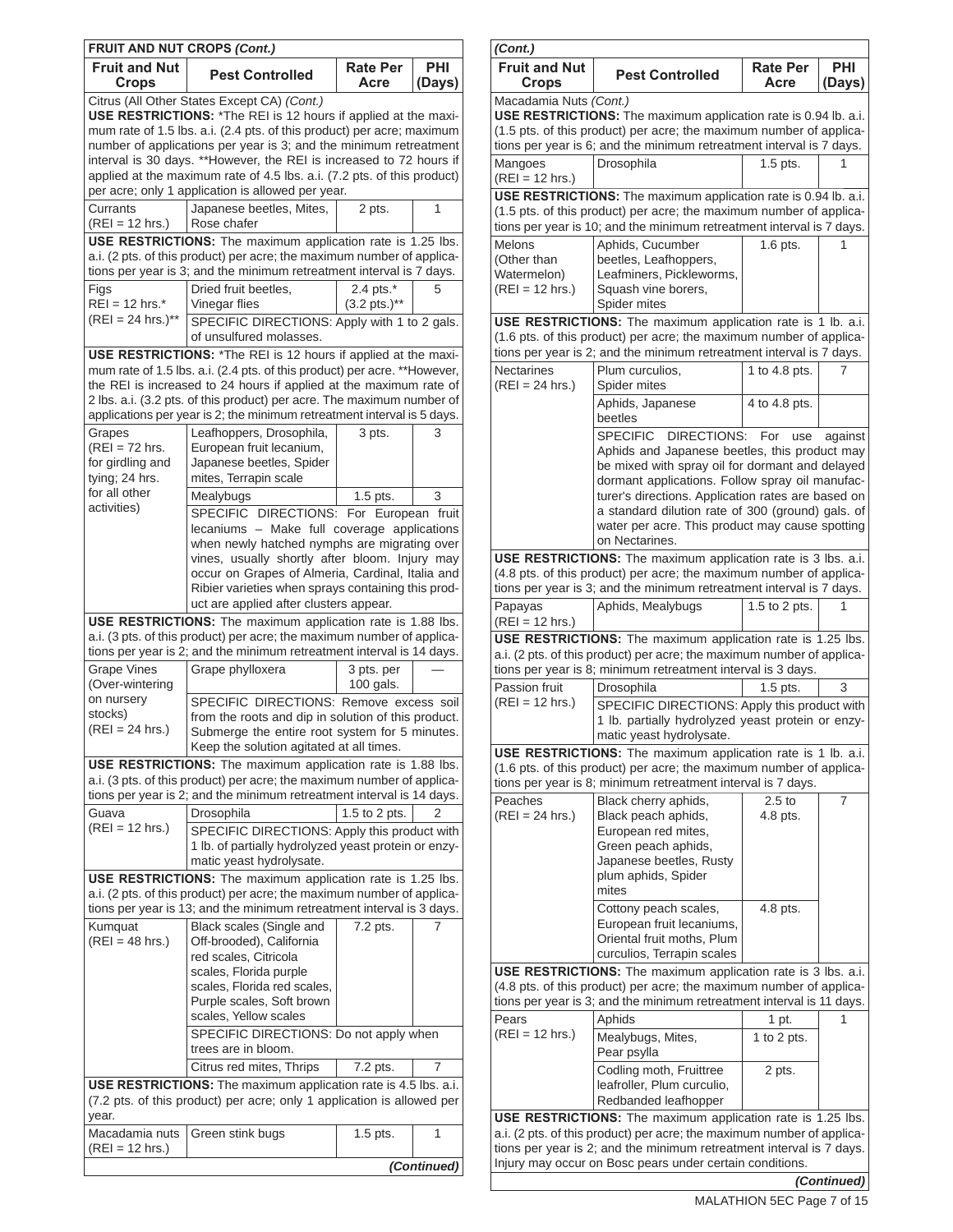|                                          | FRUIT AND NUT CROPS (Cont.)                                                                                                                                                                                                                                                                                                                                                                      |                               |               |  |
|------------------------------------------|--------------------------------------------------------------------------------------------------------------------------------------------------------------------------------------------------------------------------------------------------------------------------------------------------------------------------------------------------------------------------------------------------|-------------------------------|---------------|--|
| <b>Fruit and Nut</b><br><b>Crops</b>     | <b>Pest Controlled</b>                                                                                                                                                                                                                                                                                                                                                                           | <b>Rate Per</b><br>Acre       | PHI<br>(Days) |  |
| Pecans<br>$(REI = 24 hrs.)$              | Aphids, European<br>red mites, Pecan leaf<br>casebearers*, Pecan nut<br>casebearers*, Pecan<br>phylloxera**, Spider<br>mites, Walnut aphids,<br>Walnut huskflies*                                                                                                                                                                                                                                | 1.5 to 4 pts.                 | 7             |  |
|                                          | SPECIFIC DIRECTIONS: *Apply when first gen-<br>eration eggs begin to hatch. **Apply when buds<br>begin to develop.                                                                                                                                                                                                                                                                               |                               |               |  |
|                                          | USE RESTRICTIONS: The maximum application rate is 2.5 lbs. a.i.<br>(4 pts. of this product) per acre; the maximum number of applications<br>per year is 2; and the minimum retreatment interval is 7 days.                                                                                                                                                                                       |                               |               |  |
| Pineapple<br>$(REI = 24 hrs.)$           | Mealybugs                                                                                                                                                                                                                                                                                                                                                                                        | 3.2 pts.                      | 7             |  |
|                                          | USE RESTRICTIONS: The maximum application rate is 2 lbs. a.i.<br>(3.2 pts. of this product) per acre; the maximum number of applica-<br>tions per year is 3; and the minimum retreatment interval is 7 days.                                                                                                                                                                                     |                               |               |  |
| <b>Strawberries</b><br>$(REI = 12 hrs.)$ | Aphids, Field crickets,<br>Lygus bugs, Potato leaf-<br>hoppers, Spider mites,<br>Spittlebugs, Strawberry<br>leafrollers, Strawberry<br>root weevils, Thrips,<br>Whiteflies                                                                                                                                                                                                                       | 1.5 <sub>to</sub><br>3.2 pts. | 3             |  |
|                                          | USE RESTRICTIONS: The maximum application rate is 2 lbs. a.i.<br>(3.2 pts. of this product) per acre; the maximum number of applica-<br>tions per year is 4; and the minimum retreatment interval is 7 days.                                                                                                                                                                                     |                               |               |  |
| Walnuts<br>$(REI = 24 hrs.)$             | Aphids, European red<br>mites, Walnut aphids,<br><b>Walnut Huskflies</b>                                                                                                                                                                                                                                                                                                                         | 1.5 to 4 pts.                 |               |  |
|                                          | SPECIFIC DIRECTIONS:<br>combine Staley's Sauce Bait No. 2 or No. 7 (pro-<br>tein hydrolysate bait) or Nu-Lure® at the rate of 2<br>qts. per acre.<br>USE RESTRICTIONS: The maximum application rate is 2.5 lbs. a.i.                                                                                                                                                                             | For<br>bait                   | sprays,       |  |
|                                          | (4 pts. of this product) per acre; the maximum number of applications<br>per year is 3; and the minimum retreatment interval is 7 days.                                                                                                                                                                                                                                                          |                               |               |  |
| Watermelon<br>$(REI = 12 hrs.)$          | Aphids, Cucumber<br>beetles, Leafhoppers,<br>Leafminers, Pickleworms,<br>Squash vine borers,<br>Spider mites                                                                                                                                                                                                                                                                                     | $1.5$ to<br>2.5 pts.          | 1             |  |
|                                          | USE RESTRICTIONS: The maximum application rate is 1.5 lbs. a.i.<br>(2.6 pts. of this product) per acre; the maximum number of applica-<br>tions per year is 2; and the minimum retreatment interval is 7 days.                                                                                                                                                                                   |                               |               |  |
|                                          | FIELD CROPS, PASTURE AND RANGELAND                                                                                                                                                                                                                                                                                                                                                               |                               |               |  |
| <b>Field Crops</b>                       | <b>Pest Controlled</b>                                                                                                                                                                                                                                                                                                                                                                           | <b>Rate Per</b><br>Acre       | PHI<br>(Days) |  |
| Alfalfa<br>$(REI = 12 hrs.)$             | Alfalfa weevil larvae*.<br>Aphids, Grasshop-<br>pers, Lygus bugs, Pea<br>aphids, Potato leaf-<br>hoppers, Spider mites,<br>Spittlebugs, Stinkbugs                                                                                                                                                                                                                                                | 1.5 to 2 pts.                 | 0             |  |
|                                          | Armyworms,<br>Vetch buchid                                                                                                                                                                                                                                                                                                                                                                       | 2 pts.                        |               |  |
|                                          | <b>Clover leaf weevils</b><br>SPECIFIC DIRECTIONS: Apply to Alfalfa in<br>bloom only in the evening or early morning when<br>bees are not working in the field or are not hang-<br>ing on outside of hives. *Apply when day tem-<br>perature is expected to be above 65°F and when<br>50 to 70% of the leaves show damage.<br><b>USE RESTRICTIONS:</b> The maximum application rate is 1.25 lbs. | 1.5 pts.                      |               |  |
|                                          | a.i. (2 pts. of this product) per acre; the maximum number of appli-<br>cations is 2 per cutting; minimum retreatment interval is 14 days.                                                                                                                                                                                                                                                       |                               |               |  |
|                                          |                                                                                                                                                                                                                                                                                                                                                                                                  |                               | (Continued)   |  |

| (Cont.)                                                                                                                                               |                                                                                                                                                                                                                                                                              |                         |               |
|-------------------------------------------------------------------------------------------------------------------------------------------------------|------------------------------------------------------------------------------------------------------------------------------------------------------------------------------------------------------------------------------------------------------------------------------|-------------------------|---------------|
| <b>Field Crops</b>                                                                                                                                    | <b>Pest Controlled</b>                                                                                                                                                                                                                                                       | <b>Rate Per</b><br>Acre | PHI<br>(Days) |
| Clovers<br>$(REI = 12 hrs.)$                                                                                                                          | Alfalfa weevil larvae.<br>Aphids, Grasshoppers,<br>Lygus bugs, Pea<br>aphids, Potato<br>leafhoppers, Spider<br>mites, Spittlebugs,<br>Stinkbugs                                                                                                                              | 1.5 to 2 pts.           | 0             |
|                                                                                                                                                       | Armyworms,<br>Vetch buchid                                                                                                                                                                                                                                                   | 2 pts.                  |               |
|                                                                                                                                                       | Clover leaf weevils                                                                                                                                                                                                                                                          | 1.5 pts.                |               |
|                                                                                                                                                       | USE RESTRICTIONS: The maximum application rate is 1.25<br>lbs. a.i. (2 pts. of this product) per acre; the maximum number of<br>applications is 2 per cutting; minimum retreatment interval is 14<br>days. Do not apply to Clover in bloom.                                  |                         |               |
| Corn<br>(Field)<br>$(REI = 72$ hrs. for<br>detasseling; 12<br>hrs. for all other<br>activities)                                                       | Aphids, Armyworms,<br>Corn earworms*, Corn<br>rootworms (adults),<br>Grasshoppers,<br>Leafhoppers, Sap<br>beetles*, Thrips                                                                                                                                                   | $1.5$ pts.              | 7             |
|                                                                                                                                                       | <b>SPECIFIC</b><br>DIRECTIONS:<br>when 10% of the ears show silk. Injury may occur<br>in the whorl and silk stages with this product.<br>USE RESTRICTIONS: The maximum application rate is 1 lb. a.i.<br>(1.6 pts. of this product) per acre; the maximum number of applica- | *Begin                  | treatments    |
|                                                                                                                                                       | tions per year is 2; and the minimum retreatment interval is 7 days.                                                                                                                                                                                                         |                         |               |
| Corn<br>(Pop, Sweet)<br>$(REI = 72$ hrs. for<br>detasseling; 12<br>hrs. for all other<br>activities)                                                  | Aphids, Armyworms,<br>Corn earworms*, Corn<br>rootworms (adults),<br>Grasshoppers,<br>Leafhoppers, Sap<br>beetles*, Thrips                                                                                                                                                   | $1.6$ pts.              | 5             |
|                                                                                                                                                       | DIRECTIONS:<br>SPECIFIC<br>when 10% of the ears show silk. Injury may occur<br>in the whorl and silk stages with this product.<br>USE RESTRICTIONS: The maximum application rate is 1 lb. a.i.                                                                               | *Begin                  | treatments    |
|                                                                                                                                                       | (1.6 pts. of this product) per acre; the maximum number of applica-<br>tions per year is 2; and the minimum retreatment interval is 5 days.                                                                                                                                  |                         |               |
| Cotton<br>$(REI = 48 hrs.)$                                                                                                                           | Brown cotton<br>leafworms, Cotton<br>aphids, Cotton<br>leaf perforators,<br>Cotton leafworms,<br>Desert spider mites,<br>Fall armyworms,<br>Garden webworms,<br>Grasshoppers,<br>Leafhoppers, Lygus<br>bugs, Thrips, Whiteflies                                              | 1.5 to 4 pts.           | 7             |
|                                                                                                                                                       | <b>Boll weevil</b>                                                                                                                                                                                                                                                           | 2 to 4 pts.             |               |
|                                                                                                                                                       | Cotton fleahoppers                                                                                                                                                                                                                                                           | 1 to 1.5 pts.           |               |
|                                                                                                                                                       | Lygus, Thrips<br>USE RESTRICTIONS: The maximum application rate is 2.5 lbs. a.i.<br>(4 pts. of this product) per acre; the maximum number of applica-<br>tions per year is 3; and the minimum retreatment interval is 7 days.                                                | 4 pts.                  |               |
| Grasses,<br>Forage, Hay<br>(Barnyardgrass,<br>Canary grass,<br>Fescue or<br>Orchardgrass,<br>Redtop, Timothy,<br>Yellow foxtail)<br>$(REI = 12 hrs.)$ | Aphids, Armyworms,<br>Cereal leaf beetles,<br>Grasshoppers,<br>Leafhoppers<br>USE RESTRICTIONS: The maximum application rate is 1.25 lbs.                                                                                                                                    | 2 pts.                  | 0             |
| cations is 1 per cutting.                                                                                                                             | a.i. (2 pts. of this product) per acre; the maximum number of appli-                                                                                                                                                                                                         |                         | (Continued)   |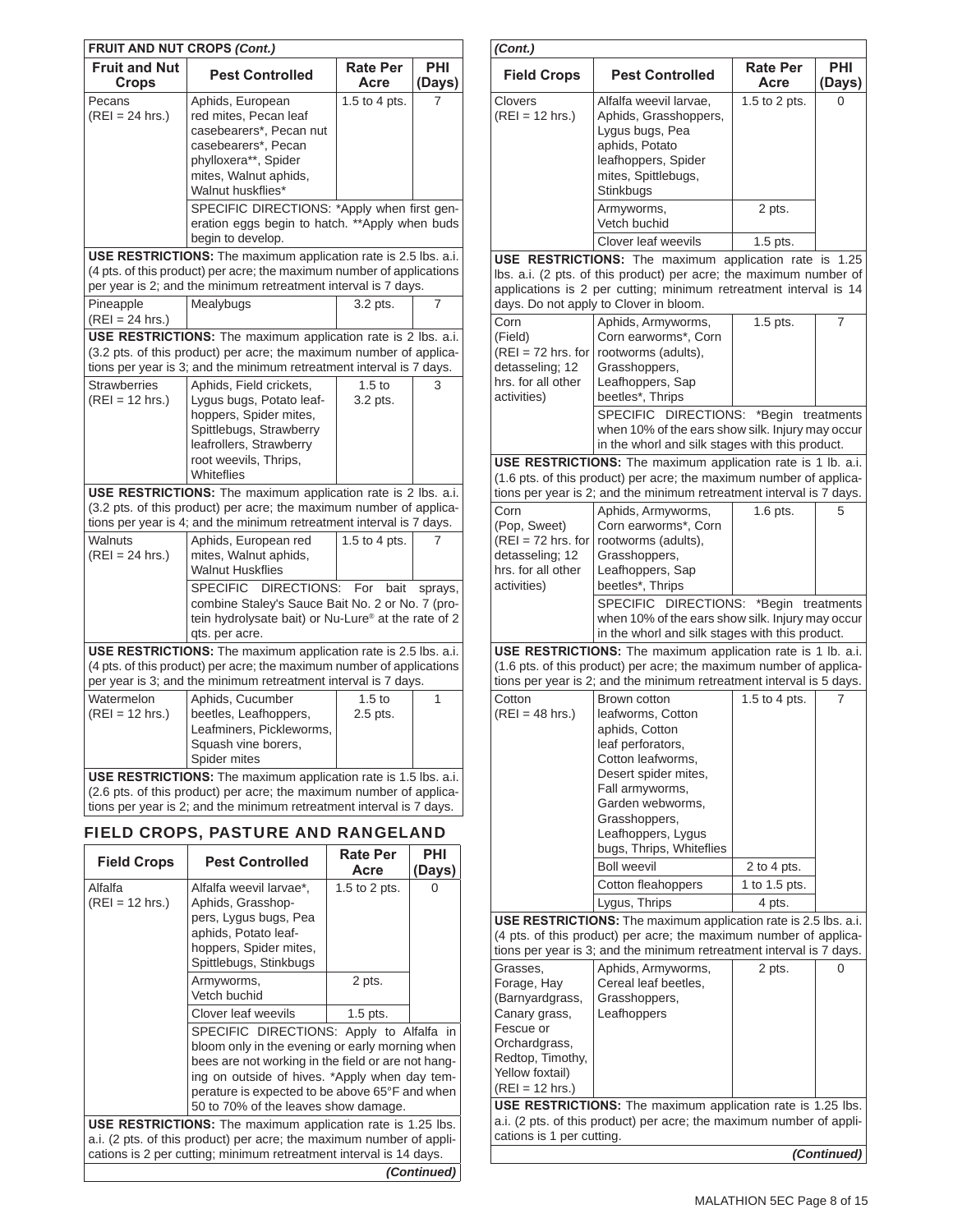| FIELD CROPS, PASTURE AND RANGELAND (Cont.)    |                                                                                                                                                                                                                                                                                                                                                                                                                                                                                              |                           |               |  |
|-----------------------------------------------|----------------------------------------------------------------------------------------------------------------------------------------------------------------------------------------------------------------------------------------------------------------------------------------------------------------------------------------------------------------------------------------------------------------------------------------------------------------------------------------------|---------------------------|---------------|--|
| <b>Field Crops</b>                            | <b>Pest Controlled</b>                                                                                                                                                                                                                                                                                                                                                                                                                                                                       | <b>Rate Per</b><br>Acre   | PHI<br>(Days) |  |
| Lespedeza<br>$(REI = 12 hrs.)$                | Alfalfa caterpillars*,<br>Alfalfa weevils (larva)**,<br>Aphids, Grasshoppers,<br>Leafhoppers, Lygus<br>bugs                                                                                                                                                                                                                                                                                                                                                                                  | 2 pts.                    | 0             |  |
|                                               | SPECIFIC DIRECTIONS: Apply to Alfalfa in<br>bloom only in the evening or early morning when<br>bees are not working in the field or are not hang-<br>ing on outside of hives.<br>*Apply when larvae are small.<br>** Apply when day temperature is expected to<br>be above 65°F and when 50 to 70% of leaves                                                                                                                                                                                 |                           |               |  |
|                                               | show damage.<br>USE RESTRICTIONS: The maximum application rate is 1.25 lbs.                                                                                                                                                                                                                                                                                                                                                                                                                  |                           |               |  |
|                                               | a.i. (2 pts. of this product) per acre; the maximum number of appli-<br>cations is 2 per cutting; minimum retreatment interval is 14 days.                                                                                                                                                                                                                                                                                                                                                   |                           |               |  |
| Pasture and<br>Rangeland<br>$(REI = 12 hrs.)$ | Aphids, Armyworms,<br>Grasshoppers,<br>Leafhoppers                                                                                                                                                                                                                                                                                                                                                                                                                                           | 1.4 pts.                  | 0             |  |
| tions per year is 1 per cutting.              | USE RESTRICTIONS: The maximum application rate is 0.92 lb. a.i.<br>(1.4 pts. of this product) per acre; the maximum number of applica-                                                                                                                                                                                                                                                                                                                                                       |                           |               |  |
| Rice, Wild rice<br>$(REI = 12 hrs.)$          | Rice leafminers*<br>Rice stink bugs**                                                                                                                                                                                                                                                                                                                                                                                                                                                        | 2 pts.<br>1 to 2 pts.     | 7 days        |  |
|                                               | SPECIFIC DIRECTIONS: *Make the first appli-<br>cation shortly after the first Rice blades appear<br>on the surface of the water. **Apply during<br>early milk and dough stages using a minimum<br>of 2 gals. of water per acre by air. Do not apply<br>Propanil within 15 days of Malathion treatment.<br>Broadcast use only over intermittently flooded<br>areas. Application may not be made around<br>bodies of water where fish or shellfish are grown<br>and/or harvested commercially. |                           |               |  |
| days.                                         | <b>USE RESTRICTIONS:</b> The maximum application rate is 1.25 lbs.<br>a.i. (2 pts. of this product) per acre; the maximum number of appli-<br>cations per year is 2; and the minimum retreatment interval is 7                                                                                                                                                                                                                                                                               |                           |               |  |
| Small grains<br>(Barley)<br>$(REI = 12 hrs.)$ | Cereal leaf beetles,<br>English grain aphids,<br>Grasshoppers, Green-<br>bugs, Winter grain<br>mites                                                                                                                                                                                                                                                                                                                                                                                         | 1 to 2 pts.               | 7             |  |
| days.                                         | <b>USE RESTRICTIONS:</b> The maximum application rate is 1.25 lbs.<br>a.i. (2 pts. of this product) per acre; the maximum number of appli-<br>cations per year is 2; and the minimum retreatment interval is 7                                                                                                                                                                                                                                                                               |                           |               |  |
| Small grains<br>(Oats)<br>$(REI = 12 hrs.)$   | Cereal leaf beetles,<br>English grain aphids,<br>Grasshoppers, Green-<br>bugs, Winter grain<br>mites                                                                                                                                                                                                                                                                                                                                                                                         | $1.5$ pts.                | 7             |  |
|                                               | USE RESTRICTIONS: The maximum application rate is 1 lb. a.i.<br>(1.6 pts. of this product) per acre; the maximum number of applica-<br>tions per year is 2; and the minimum retreatment interval is 7 days.                                                                                                                                                                                                                                                                                  |                           |               |  |
| Small grains<br>(Rye)<br>(REI = 12 hrs.)      | Cereal leaf beetles<br>English grain aphids,<br>Grasshoppers, Green-<br>bugs, Winter grain<br>mites                                                                                                                                                                                                                                                                                                                                                                                          | 1 to 1.5 pts.<br>1.5 pts. | 7             |  |
| Sorghum                                       | USE RESTRICTIONS: The maximum application rate is 1 lb. a.i.<br>(1.6 pts. of this product) per acre; the maximum number of applica-<br>tions per year is 3; and the minimum retreatment interval is 7 days.<br>Greenbugs                                                                                                                                                                                                                                                                     | $1.5$ pts.                | 7             |  |
| $(REI = 12 hrs.)$                             | <b>USE RESTRICTIONS:</b> The maximum application rate is 1 lb. a.i.<br>(1.6 pts. of this product) per acre; the maximum number of applica-<br>tions per year is 2; minimum retreatment interval is 7 days.                                                                                                                                                                                                                                                                                   |                           |               |  |
|                                               |                                                                                                                                                                                                                                                                                                                                                                                                                                                                                              |                           | (Continued)   |  |

| (Cont.)                                                                                                                                                                                                          |                                                                                                                                                                                                                                  |                         |               |  |
|------------------------------------------------------------------------------------------------------------------------------------------------------------------------------------------------------------------|----------------------------------------------------------------------------------------------------------------------------------------------------------------------------------------------------------------------------------|-------------------------|---------------|--|
| <b>Pest Controlled</b><br><b>Field Crops</b>                                                                                                                                                                     |                                                                                                                                                                                                                                  | <b>Rate Per</b><br>Acre | PHI<br>(Days) |  |
| Trefoil (Birdsfoot)<br>$(REI = 12 hrs.)$                                                                                                                                                                         | Alfalfa weevil larvae,<br>Aphids, Grasshop-<br>pers, Lygus bugs, Pea<br>aphids, Potato leaf<br>hoppers, Spider mites,<br>Spittle bugs, Stink bugs                                                                                | 1 to 2 pts.             | 0             |  |
|                                                                                                                                                                                                                  | Armyworms,<br>Vetch bruchid                                                                                                                                                                                                      | 2 pts.                  |               |  |
|                                                                                                                                                                                                                  | Clover leaf weevils                                                                                                                                                                                                              | $1.5$ pts.              |               |  |
| <b>USE RESTRICTIONS:</b> The maximum application rate is 1.25 lbs.<br>a.i. (2 pts. of this product) per acre; the maximum number of appli-<br>cations is 2 per cutting; minimum retreatment interval is 14 days. |                                                                                                                                                                                                                                  |                         |               |  |
| Vetch<br>$(REI = 12 hrs.)$                                                                                                                                                                                       | Alfalfa weevil larvae,<br>Aphids, Armyworms,<br>Clover leaf weevils.<br>Grasshoppers, Lygus<br>bugs, Omnivorous<br>leaftiers, Pea aphids,<br>Potato leaf hoppers,<br>Spider mites, Spittle<br>bugs, Stink bugs, Vetch<br>bruchid | 1 to 2 pts.             | 0             |  |
| <b>USE RESTRICTIONS:</b> The maximum application rate is 1.25 lbs.<br>a.i. (2 pts. of this product) per acre; the maximum number of appli-<br>cations is 2 per cutting; minimum retreatment interval is 14 days. |                                                                                                                                                                                                                                  |                         |               |  |
| Wheat                                                                                                                                                                                                            | Cereal leaf beetles                                                                                                                                                                                                              | 1 to 1.5 pts.           | 7             |  |
| (Spring and<br>Winter)<br>$(REI = 12 hrs.)$                                                                                                                                                                      | English grain aphids,<br>Grasshoppers, Green-<br>bugs, Winter grain<br>mites                                                                                                                                                     | $1.5$ pts.              |               |  |
|                                                                                                                                                                                                                  | USE RESTRICTIONS: The maximum application rate is 1 lb. a.i.                                                                                                                                                                     |                         |               |  |
|                                                                                                                                                                                                                  | (1.6 pts, of this product) per acre the maximum number of applica-                                                                                                                                                               |                         |               |  |

.6 pts. of this product) per acre; the maximum numb tions per year is 2; and the minimum retreatment interval is 7 days.

# **HOPS**

| Crop                                                            | <b>Pest Controlled</b> | <b>Rate Per</b><br>Acre | <b>PHI</b><br>(Days) |
|-----------------------------------------------------------------|------------------------|-------------------------|----------------------|
| Hops                                                            | Aphids, Spider mites   | 1 pt.                   | 10                   |
| $REI = 12$ hrs.)                                                |                        |                         |                      |
| USE RESTRICTIONS: The maximum application rate is 0.63 lb. a.i. |                        |                         |                      |

(1 pt.of this product) per acre; the maximum number of applications per year is 3; and the minimum retreatment interval is 7 days.

# SMALL GRAIN (Barley, Corn, Oats, Rye, Wheat) STORAGE FACILITIES (Grain Elevators/Silos)

|                                                                               | <b>Pest Controlled</b>                                                                                                                                                                                                                                                                                                                                                                                  | Rate          |  |  |  |
|-------------------------------------------------------------------------------|---------------------------------------------------------------------------------------------------------------------------------------------------------------------------------------------------------------------------------------------------------------------------------------------------------------------------------------------------------------------------------------------------------|---------------|--|--|--|
| Before Storing                                                                | Cereal leaf beetles, Confused                                                                                                                                                                                                                                                                                                                                                                           | $0.96$ pt.    |  |  |  |
| Grains                                                                        | flour beetles, Flat grain beetles,                                                                                                                                                                                                                                                                                                                                                                      | per           |  |  |  |
| $(REI = 12 hrs.)$                                                             | Granary weevils, Indian meal moth,                                                                                                                                                                                                                                                                                                                                                                      | 1,000 sq. ft. |  |  |  |
|                                                                               | Khapra beetle, Lesser grain borers,                                                                                                                                                                                                                                                                                                                                                                     |               |  |  |  |
|                                                                               | Maize weevils, Red flour beetles,                                                                                                                                                                                                                                                                                                                                                                       |               |  |  |  |
|                                                                               | Rice weevils, Rusty grain beetles,                                                                                                                                                                                                                                                                                                                                                                      |               |  |  |  |
|                                                                               | Saw-toothed grain beetles                                                                                                                                                                                                                                                                                                                                                                               |               |  |  |  |
|                                                                               | SPECIFIC DIRECTIONS: Mix in 2 to 3 gals. of                                                                                                                                                                                                                                                                                                                                                             |               |  |  |  |
|                                                                               | water and apply on 1,000 sq. ft. area. Before apply-<br>ing the spray, clean thoroughly. Remove and burn<br>all sweepings and debris. For a residual wall, floor<br>and machinery spray in Grain elevators and silos,<br>make thorough application before loading the<br>Grain. In empty warehouse, spray thoroughly the<br>interior including cracks and protected places with<br>sufficient pressure. |               |  |  |  |
|                                                                               | <b>USE RESTRICTIONS:</b> Do not apply directly to Grain. The maximum                                                                                                                                                                                                                                                                                                                                    |               |  |  |  |
| application rate is 0.6 lb. a.i. (0.96 pt. of this product) per 1,000 sq. ft. |                                                                                                                                                                                                                                                                                                                                                                                                         |               |  |  |  |
| Maximum number of applications is 1 per storage period.                       |                                                                                                                                                                                                                                                                                                                                                                                                         |               |  |  |  |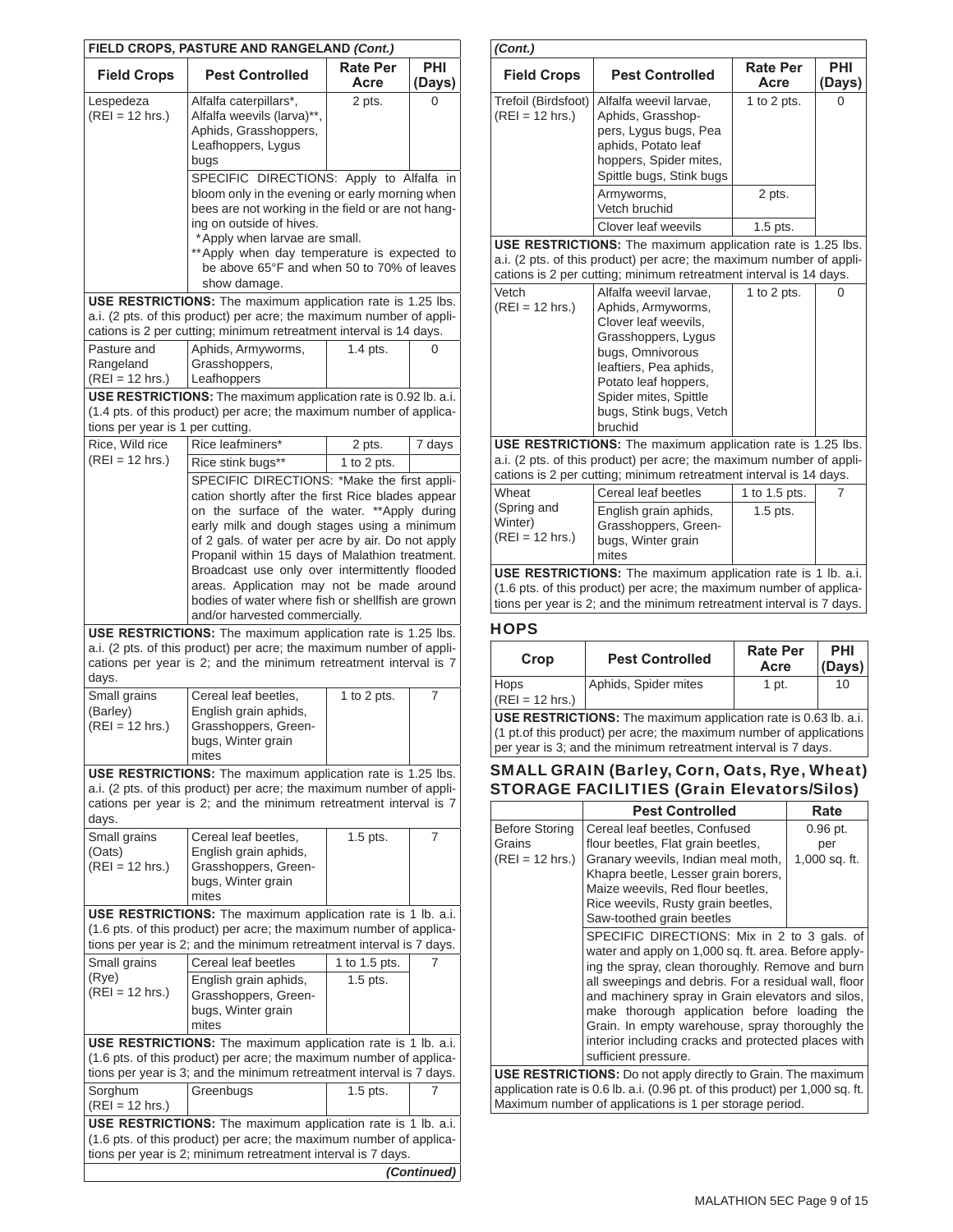# NON-AGRICULTURAL USE SITES

| <b>Site</b>                                                  | Rate per<br>Acre<br>(fl. ozs.) | Maximum<br>Single<br><b>Application</b><br>Rate | <b>Use Limitations</b>                                                                                    |
|--------------------------------------------------------------|--------------------------------|-------------------------------------------------|-----------------------------------------------------------------------------------------------------------|
| Christmas tree<br>plantations<br>$(REI = 12 hrs.)$           | 82                             | $3.2$ lbs. $a.i.'$<br>Ac.                       | Maximum of 2 appli-<br>cations per year.                                                                  |
| Fence rows,<br>Hedge rows                                    | 6                              | $0.24$ lb. a.i./<br>1,000 sq. ft.               |                                                                                                           |
| Ornamental<br>and/or<br>Shade trees<br>$(REI = 12 hrs.)$     | 64                             | $2.5$ lbs. $a.i.'$<br>$100$ gals.               | Maximum of 2 applica-<br>tions per year; 10 day<br>minimum retreatment<br>intervals.                      |
| Ornamental<br>herbaceous<br>plants<br>$(REI = 12 hrs.)$      | 64                             | $2.5$ lbs. $a.i.'$<br>$100$ gals.               |                                                                                                           |
| Ornamental<br>non-flowering<br>plants                        | 64                             | $2.5$ lbs. $a.i.'$<br>$100$ gals.               |                                                                                                           |
| Ornamental<br>woody shrubs<br>and vines<br>$(REI = 12 hrs.)$ | 64                             | $2.5$ lbs. $a.i.$<br>$100$ gals.                | Maximum of 2 appli-<br>cations per year per<br>growing cycle; 10 day<br>minimum retreatment<br>intervals. |
| Pine seed<br>orchard<br>$(REI = 12 hrs.)$                    | 82                             | $3.2$ lbs. $a.i.'$<br>Ac.                       | Maximum of 2 appli-<br>cations per year per<br>growing cycle; 7 day<br>minimum retreatment<br>intervals.  |

# FLY AND MOSQUITO CONTROL – OUTDOOR USE ONLY

| <b>Pest</b>         | <b>Rate of This</b><br><b>Product</b>                                                                                                        | <b>Specific Directions</b>                                                                                                                                                                                                                                                                        |
|---------------------|----------------------------------------------------------------------------------------------------------------------------------------------|---------------------------------------------------------------------------------------------------------------------------------------------------------------------------------------------------------------------------------------------------------------------------------------------------|
| Adult<br>flies      | <b>Straight Sprays:</b><br>$5$ tbsp. $+$ 1 gal.<br>of water<br>or<br>1 $cup + 2.5$ gals.<br>of water<br>or<br>1 gt. $+$ 12 gals.<br>of water | Spray at the rate of 1 gal. per 1,000 sq.<br>ft. on painted surfaces and 2 gals. per<br>1,000 sq. ft. on unpainted surfaces<br>where Flies alight or congregate.<br>Repeat applications as necessary.<br>Avoid applying oil-based sprays to<br>valuable Ornamental plants as injury<br>may occur. |
| Mosquito<br>adults* | 1 part to 28 parts<br>water, fuel oil or<br>diesel oil                                                                                       | Spot treatment only (2 sq. ft.). Spray<br>lower outside foundation of residence<br>and spot treat shrubbery and vegeta-<br>tion where Mosquitoes may rest. Do<br>not apply as a broadcast treatment to<br>residential lawns.                                                                      |

\*Mosquito control is for localized applications only (not for wide area applications). Not for use in New York.

# OUTDOOR USE SITES (SPOT TREATMENT ONLY)

| <b>Site</b> | Pest(s)                                                                           | <b>Rate of This</b><br><b>Product</b>                                            | <b>Specific Directions</b>                                                                                                                                                                                                                                                                                |
|-------------|-----------------------------------------------------------------------------------|----------------------------------------------------------------------------------|-----------------------------------------------------------------------------------------------------------------------------------------------------------------------------------------------------------------------------------------------------------------------------------------------------------|
| Gardens     | Millipedes,<br>Sawbugs,<br>Springtails                                            | 1 tsp./gal.<br>of water                                                          | Apply as spot treatment at<br>the rate of 1.2 fl. ozs. per sq.<br>ft. of soil where pest(s) con-<br>gregate. Repeat at 7 to 10<br>day intervals as needed.                                                                                                                                                |
| Lawns       | Ant mounds<br>(except)<br>Carpenter,<br>Fire.<br>Harvester<br>or Pharaoh<br>ants) | $1.5$ pts./<br>$100$ gals.<br>of water<br>$(1.4 \text{ tsp./gal.})$<br>of water) | Spot treatment only. Spray<br>Ant mounds thoroughly until<br>well soaked. For other small<br>Ants in flower beds, lawns,<br>around trees, spray lightly<br>infested areas. Repeat at<br>10 to 15 days if Ants return.<br>Do not allow people or pets<br>to enter treated area until<br>sprays have dried. |

# CULL FRUITS AND VEGETABLES DUMP

| Pest(s)                                        | <b>Rate of This</b><br><b>Product</b> | <b>Specific Directions</b>                                                                                                                   |
|------------------------------------------------|---------------------------------------|----------------------------------------------------------------------------------------------------------------------------------------------|
| Dried fruit<br>beetles.<br>Drosophila<br>flies | $1.5$ gals./<br>100 gals. of<br>water | Apply as a drench using 8 to<br>10 gals. per 100 sq. ft. Do not use<br>on dumps over 18" deep. Do not<br>feed treated fruits and vegetables. |

# **STORAGE AND DISPOSAL**

Do not contaminate water, food or feed by storage or disposal. **STORAGE:** Do not contaminate with other pesticides or fertilizers. The product should never be heated above 55°C (131°F) and should not be stored for long periods of time at a temperature in excess of 25°C (77°F). Storage should be under lock and key in a ventilated room and secure from access by unauthorized persons and children. Storage should be in a cool, dry area away from any heat or ignition source. Do not stack over 2 pallets high. Move containers by handles or case. Do not move containers from one area to another unless they are securely sealed. Keep container tightly sealed when not in use. Keep away from any puncture source. Do not store near water supplies, food, feed and fertilizer to avoid contamination. Store in original containers only. If the contents are leaking or material is spilled, follow these steps:

- 1. Contain spill. Absorb with a material such as sawdust, clay granules or dirt.
- 2. Collect and place in suitable containers for disposal.
- 3. Wash area with soap and water to remove remaining pesticide.
- 4. Follow washing with clean water rinse.
- 5. Place leaking container in a plastic tub and transfer contents, as soon as possible, to an empty, original container.
- 6. Do not allow runoff to enter sewer or contaminate water supplies. 7. Dispose of waste.

**PESTICIDE DISPOSAL:** To avoid wastes, use all materials in this container by application according to label directions. If wastes cannot be avoided, offer remaining product to a waste disposal facility or pesticide disposal program (often such programs are run by State or Local governments or by industry).

# **CONTAINER HANDLING:**

**Nonrefillable Container (rigid material; less than 5 gals.): Non**refillable container. Do not reuse or refill this container. Offer for recycling, if available. Clean container promptly after emptying. Triple rinse as follows: Empty the remaining contents into application equipment or a mix tank and drain for 10 seconds after the flow begins to drip. Fill the container one-fourth full with water and recap. Shake for 10 seconds. Pour rinsate into application equipment or a mix tank or store rinsate for later use or disposal. Drain for 10 seconds after the flow begins to drip. Repeat this procedure two more times. Dispose of empty container in a sanitary landfill or by incineration.

Nonrefillable Container (rigid material; 5 gals. up to < 250 gals.): Nonrefillable container. Do not reuse or refill this container. Offer for recycling, if available. Clean container promptly after emptying. Triple rinse as follows: Empty the remaining contents into application equipment or a mix tank. Fill the container one-fourth full with water. Replace and tighten closures. Tip container on its side and roll it back and forth, ensuring at least one complete revolution, for 30 seconds. Stand the container on its end and tip it back and forth several times. Turn the container over onto its other end and tip it back and forth several times. Empty the rinsate into application equipment or a mix tank or store rinsate for later use or disposal. Repeat this procedure two more times. Dispose of empty container in a sanitary landfill or by incineration.

**Refillable Container (≥ 250 gals. & Bulk): Refillable container.** Refill this container with pesticide only. Do not reuse this container for any other purpose. Cleaning the container before final disposal is the responsibility of the person disposing of the container. Cleaning before refilling is the responsibility of the refiller. To clean the container before final disposal, empty the remaining contents from this container into application equipment or mix tank. Fill the container about 10% full with water. Agitate vigorously or recirculate water with the pump for 2 minutes. Pour or pump rinsate into application equipment or rinsate collection system. Repeat this rinsing procedure two more times.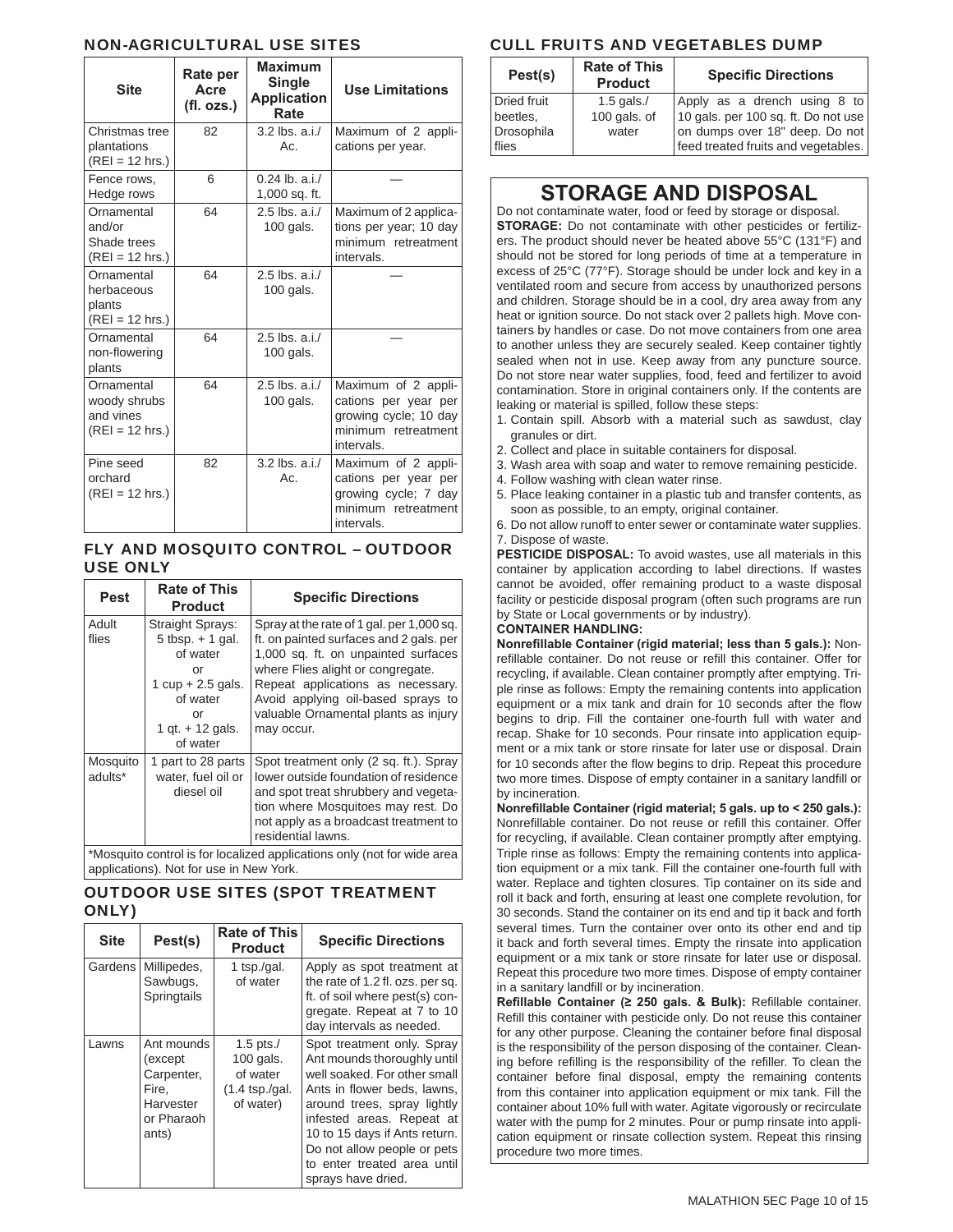# **WARRANTY—CONDITIONS OF SALE**

OUR DIRECTIONS FOR USE of this product are based upon tests believed reliable. Follow directions carefully. Timing and method of application, weather and crop conditions, mixtures with other chemicals not specifically recommended and other influencing factors in the use of this product are beyond the control of the Seller. To the extent consistent with applicable law, Buyer assumes all risks of use, storage and handling of this material not in strict accordance with directions given herewith. To the extent consistent with applicable law, in no case shall the Manufacturer or the Seller be liable for consequential, special or indirect damages resulting from the use or handling of this product when such use and/or handling is not in strict accordance with directions given herewith. The foregoing is a condition of sale by the Seller and is accepted as such by the Buyer.

The DREXEL logo is a registered trademark of Drexel Chemical Company. All other brand names, product names or trademarks belong to their respective holders.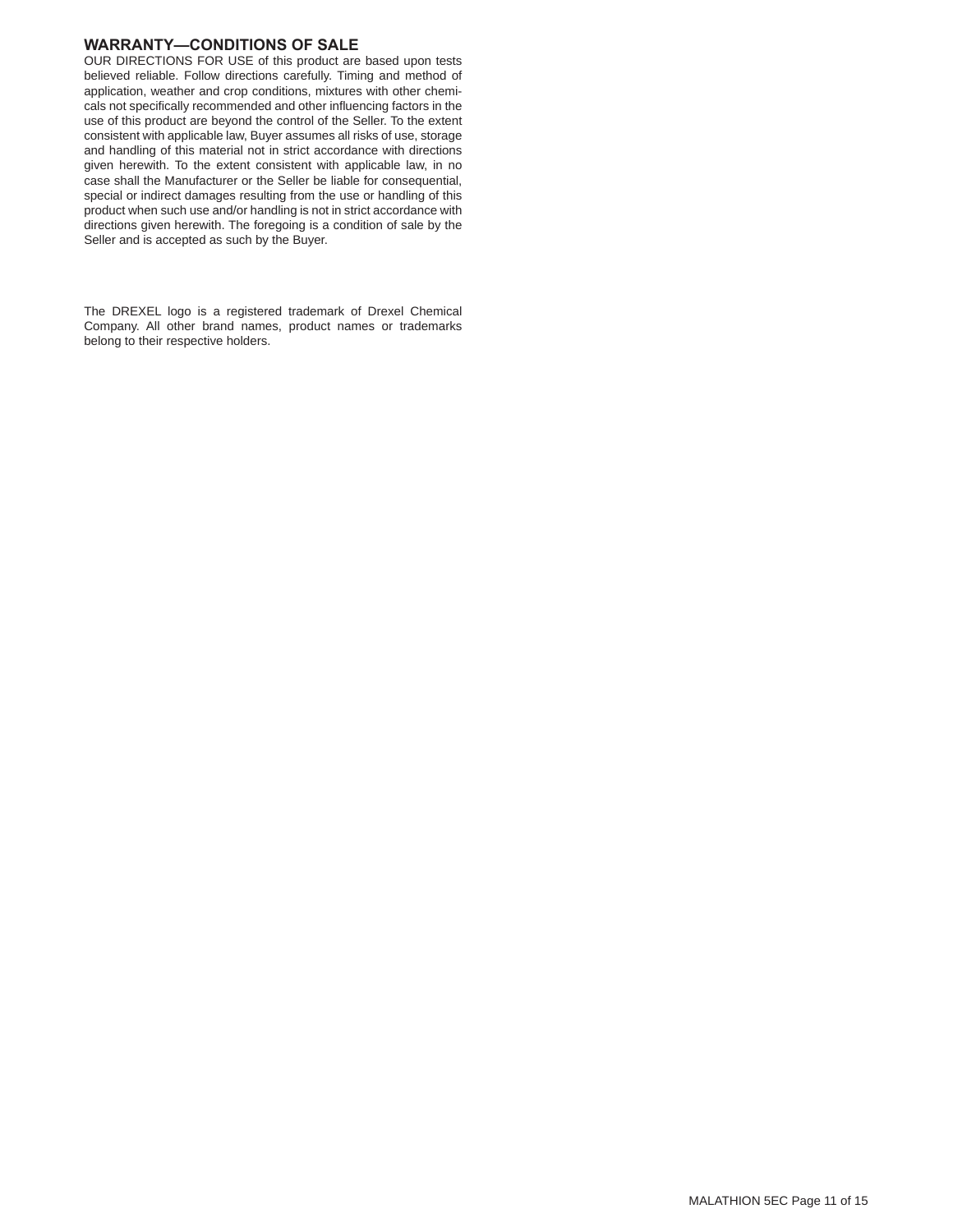# SUBLABEL B: PUBLIC HEALTH USE MOSQUITOCIDE LABEL

# *Malathion 5EC* Insecticide / Miticide

**FOR USE AGAINST MOSQUITOES (NOT FOR USE IN NEW YORK)**

**For Use Only by Federal, State, Tribal or Local Govern**ment Officials Responsible for Public Health or Vector Control or by Persons Certified in the Appropriate Cate**gory or Otherwise Authorized by the State or Tribal Lead Pesticide Regulatory Agency to perform Adult Mosquito Control Applications or by Persons Under Their Direct Supervision.**

**ACTIVE INGREDIENT:**

| This product contains 5 pounds of Malathion per gallon. |  |
|---------------------------------------------------------|--|

Contains Petroleum distillate.

# **KEEP OUT OF REACH OF CHILDREN WARNING / AVIS**

Si usted no entiende la etiqueta, busque a alguien para que se la explique a usted en detalle. (If you do not understand the label, find someone to explain it to you in detail.)

# **See FIRST AID Below** EPA Reg. No. 19713-217 Net Content:

**EPA Est. No. 19713-GA-1 2.5 Gals. (9.46 L)**

# **FIRST AID**

- **IF IN EYES:**
- Hold eye open and rinse slowly and gently with water for 15 to 20 minutes.
- Remove contact lenses, if present, after the first 5 minutes, then continue rinsing eye.
- Call a poison control center or doctor for treatment advice.

# **IF SWALLOWED:**

- Immediately call a poison control center or doctor for treatment advice.
- Do not induce vomiting unless told to by a poison control center or doctor.
- Do not give any liquid to the person.
- Do not give anything by mouth to an unconscious person.

# **IF ON SKIN OR CLOTHING:**

- Take off contaminated clothing.
- Rinse skin immediately with plenty of water for 15 to 20 minutes. • Call a poison control center or doctor for treatment advice.

Have the product container or label with you when calling a poison control center or doctor, or going for treatment. You may also call CHEMTREC at 800-424-9300 for emergency.

**NOTE TO PHYSICIAN:** This product is a cholinesterase inhibitor. Atropine is antidotal. 2-PAM may be effective as an adjunct to atropine. Malathion is an Organophosphate. Contains Petroleum distillate. May pose an aspiration pneumonia hazard.

# **PRECAUTIONARY STATEMENTS HAZARDS TO HUMANS AND DOMESTIC ANIMALS**

**WARNING:** Causes substantial but temporary eye injury. Harmful if swallowed. Harmful if absorbed through skin. Do not get in eyes or on clothing. Avoid contact with skin. Prolonged or frequently repeated skin contact may cause allergic reactions in some individuals.

# **PERSONAL PROTECTIVE EQUIPMENT (PPE)**

Some materials that are chemical-resistant to this product are barrier laminate or viton. If you want more options, follow the instructions for category G on an EPA chemical-resistance category selection chart. **For All Formulations and Use Patterns – Mixers, loaders, appli**cators, flaggers and other handlers must wear: Long-sleeved shirt and long pants, chemical-resistant gloves (pilots must wear chemical-resistant gloves only when entering or exiting the aircraft), shoes plus socks and protective eyewear such as safety glasses, face shield or goggles.

**For All Airblast Applications – Applicators must wear:** Longsleeved shirt and long pants, shoes plus socks, chemical-resistant gloves (pilots must wear chemical-resistant gloves only when entering or exiting the aircraft), chemical-resistant apron and protective eyewear (goggles, safety glasses or face shield).

Discard clothing and other absorbent materials that have been drenched or heavily contaminated with this product's concentrate. Do not reuse them.

Follow manufacturer's instructions for cleaning/maintaining PPE. If no such instructions for washables exist, use detergent and hot water. Keep and wash PPE separately from other laundry.

# **USER SAFETY RECOMMENDATIONS**

**Users should:** 1) Wash hands before eating, drinking, chewing gum, using tobacco or using the toilet. 2) Remove clothing/PPE immediately if pesticide gets inside. Then wash thoroughly and put on clean clothing. 3) Remove PPE immediately after handling this product. Wash the outside of gloves before removing. As soon as possible, wash thoroughly and change into clean clothing.

# **ENGINEERING CONTROLS**

Pilots must use an enclosed cockpit in a manner that is consistent with the WPS for Agricultural Pesticides [40 CFR 170.240 (d)(6)]. Pilots must wear the PPE required on this labeling for applicators.

# **ENVIRONMENTAL HAZARDS**

This pesticide is toxic to aquatic organisms, including fish and invertebrates. This product may contaminate water through drift of spray in wind. This product has a high potential for runoff after application. Use care when applying in or to an area which is adjacent to any body of water, and do not apply when weather conditions favor drift from target area. Poorly draining soils and soils with shallow water tables are more prone to product runoff that contains this product.

When applying as a wide area Mosquito adulticide, before making the first application in a season, it is advisable to consult with the State or Tribal agency charged with the primary responsibility for pesticide regulation to determine if other regulatory requirements exist.

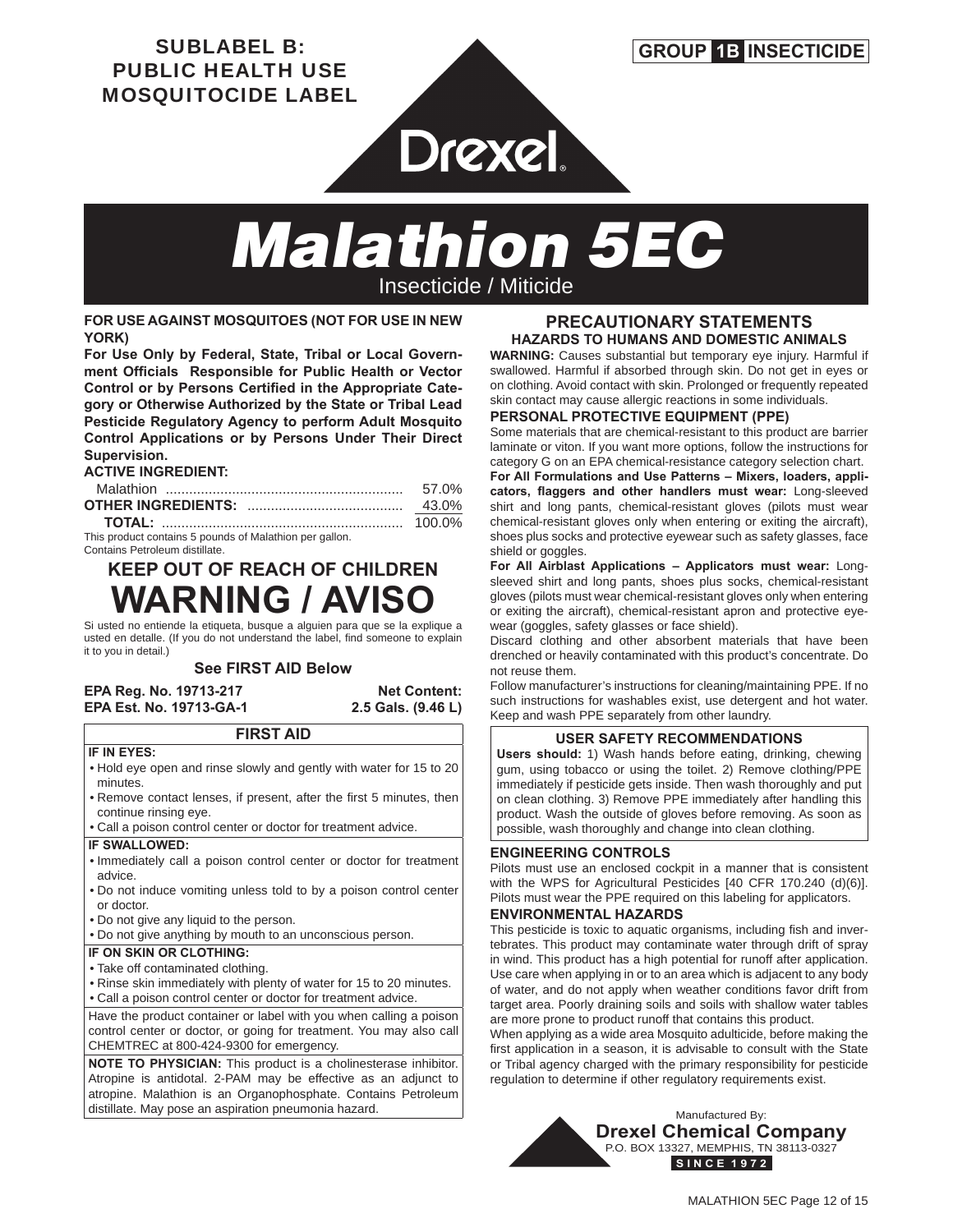This pesticide is highly toxic to bees exposed to direct treatment on blooming crops or weeds. Do not apply this product or allow it to drift to blooming crops or weeds while bees are actively visiting the treatment area, except when applications are made to prevent or control a threat to public and/or animal health determined by a State, Tribal or Local public health or vector control agency on the basis of documented evidence of disease causing agents in vector Mosquitoes of the occurrence of Mosquito-borne disease in animal or human populations, or if specifically approved by the State or Tribe during a natural disaster recovery effort. When applying as a wide area Mosquito adulticide, do not apply over bodies of water (lakes, rivers, permanent streams, natural ponds, commercial fish ponds, swamps, marshes, estuaries), except when necessary to target areas where adult Mosquitoes are present, and weather conditions will facilitate movement of applied material away from the water in order to minimize incidental deposition into the water body.

Do not discharge effluent containing this product into lakes, streams, ponds, estuaries, oceans or other waters unless in accordance with the requirements of a National Pollutant Discharge Elimination Systems (NPDES) permit and the permitting authority has been notified in writing prior to discharge. Do not discharge effluent containing this product to sewer systems without previously notifying the Local sewage treatment plant authority. For guidance, contact your State Water Board or Regional Office of the EPA.

# **PHYSICAL OR CHEMICAL HAZARDS**

Combustible: Do not use or store near heat or open flame.

# DIRECTIONS FOR USE

It is a violation of Federal law to use this product in a manner inconsistent with its labeling. For use by Federal, State, Tribal, or Local government officials responsible for public health or vector control, or by persons certified in the appropriate category or otherwise authorized by the State or Tribal lead pesticide regulatory agency to perform adult Mosquito control applications, or by persons under their direct supervision.

# **RESISTANCE MANAGEMENT**

# **GROUP 1B INSECTICIDE**

MALATHION 5EC contains a Group 1B insecticide or acaricide. Insect/mite biotypes with acquired resistance to Group 1B may eventually dominate the insect/mite population if Group 1B insecticides or acaricides are used repeatedly in the same field or in successive years as the primary method of control for targeted species. This may result in partial or total loss of control of those species by this product or other Group 1B insecticides or acaricides.

To delay insecticide or acaricide resistance, consider:

- Avoiding the consecutive use of this product or other Group 1B insecticides/acaricides that have similar target site of action on the same insect/mite species.
- Using tank-mixtures or pre-mixes with insecticides/acaricides from a different target site action Group as long as the involved products are all registered for the same use and have different sites of action.
- Basing insecticide/acaricide use on a comprehensive IPM program.
- Monitoring treated insect/mite populations for loss of field efficacy.
- Contact your Local extension specialist, certified crop advisors, and/or manufacturer for insecticide/acaricide resistance management and/or IPM recommendations for specific site and resistant pest problems.

# **USE RESTRICTIONS AND PRECAUTIONS**

DO NOT retreat a site more than 3 times in any one week when Mosquitoes are swarming or biting. More frequent treatments may be made to prevent or control a threat to public and/or animal health determined by a State, Tribal or Local health or vector control agency on the basis of documented evidence of disease causing agents in vector Mosquitoes or the occurrence of Mosquito-borne diseases in animal or human populations, or if specifically approved by the State or Tribe during a natural disaster recovery effort.

# **RESTRICTIONS**

- Apply when wind speed is greater than or equal to 1 mph.
- Do not apply more than 0.23 pound a.i. (6 fl. ozs. of this product) per acre per day.
- Do not apply by fixed wing aircraft at a height less than 100 feet, or by helicopter a height less than 75 feet unless specifically approved by the State or Tribe based on public health needs.

# **PRECAUTIONS**

Before using, read the directions contained in this labeling for the proper methods and procedures which must be followed to achieve effective Mosquito control and avoid permanent damage to automobiles and other paint finishes. **IMPORTANT:** In areas where automobiles, trailers, trucks and pleasure boats are present, undiluted spray droplets of this product will permanently damage vehicle paint finishes unless the aircraft used for the ultra low volume application meets all of the specifications listed under the "AERIAL APPLICATION" section below.

# **AERIAL APPLICATION**

Spray equipment must be adjusted so that the volume median diameter produced is less than 60 microns (Dv 0.5 < 60 um) and that 90% of the spray is contained in droplets smaller than 100 microns (Dv  $0.9 < 100$  um). The effects of flight speed and, for non-rotary nozzles, nozzle angle on the droplet size spectrum must be considered. Directions from the equipment manufacturer or vendor, pesticide registrant or a test facility using a wind tunnel and laser-based measurement instrument must be used to adjust equipment to produce acceptable droplet size spectra. Application equipment must be tested at least annually to confirm that pressure at the nozzle and nozzle flow rate(s) are properly calibrated.

# **GROUND BASED APPLICATION**

Spray equipment must be adjusted so that the volume median diameter produced is less than 30 microns (Dv 0.3 < 30 um) and that 90% of the spray is contained in droplets smaller than 50 microns (Dv 0.9 < 50 um). Directions from the equipment manufacturer or vendor, pesticide registrant or a test facility using a laser-based measurement instrument must be used to adjust equipment to produce acceptable droplet size spectra. Application equipment must be tested at least annually to confirm that pressure at the nozzle and nozzle flow rate(s) are properly calibrated.

# **Thermal Aerosol or Fogs**

For control of adult Mosquitoes with thermal aerosols or fogs, apply this product at the rate of 6 ounces actual per gallon (7.7 gals. of this product in 100 gals. finished solution\*) by ground equipment delivering 40 gallons per hour at vehicle speed of 5 miles per hour to treat a swath width of 300 to 400 feet.

 \* There is a great variation in the chemical composition of fuel oils which may be used as thermal fog solvents. These differences may cause sludge and/or affect the solubility of this product.

### **Non-thermal Aerosols**

**Adult Mosquito Control:** Control of adult Mosquitoes over a 300 foot swath can be obtained with non-thermal aerosols of this product using the following rates at the indicated vehicle speeds:

| <b>Rates of This Product</b> |                                                              |          |                                                                                                             |                        |                        |
|------------------------------|--------------------------------------------------------------|----------|-------------------------------------------------------------------------------------------------------------|------------------------|------------------------|
|                              |                                                              |          | Undiluted – Apply as Follows                                                                                |                        |                        |
| Lbs. A.I.<br>per             | Application Rates (fl. ozs.) per Minute<br>at Vehicle Speeds |          |                                                                                                             | <b>This</b><br>Product |                        |
| Acre                         | 5 mph                                                        | 10 mph   | 15 mph                                                                                                      | 20 mph                 | per Acre<br>(fl. ozs.) |
| $0.03$ to<br>0.06            | 2.3 to 4.5                                                   | 4.5 to 9 | 6.8 to 13.5                                                                                                 | 9 to 18                | 0.75<br>to 1.5         |
|                              |                                                              |          | 1:2 Dilution<br>Mix 1 part of this product with 2 parts of suitable fuel oil or water.<br>Apply as follows: |                        |                        |
| Lbs. A.I.<br>per             | Application Rates (fl. ozs.) per Minute<br>at Vehicle Speeds |          |                                                                                                             |                        | Finished<br>Spray      |
| Acre                         | 5 mph                                                        | 10 mph   | 15 mph                                                                                                      | 20 mph                 | per Acre<br>(fl. ozs.) |
| 0.03<br>to 0.06              | 9 to 18                                                      | 18 to 36 | 27 to 54                                                                                                    | 36 to 72               | $3$ to $6$             |
|                              |                                                              |          |                                                                                                             |                        | (Continued)            |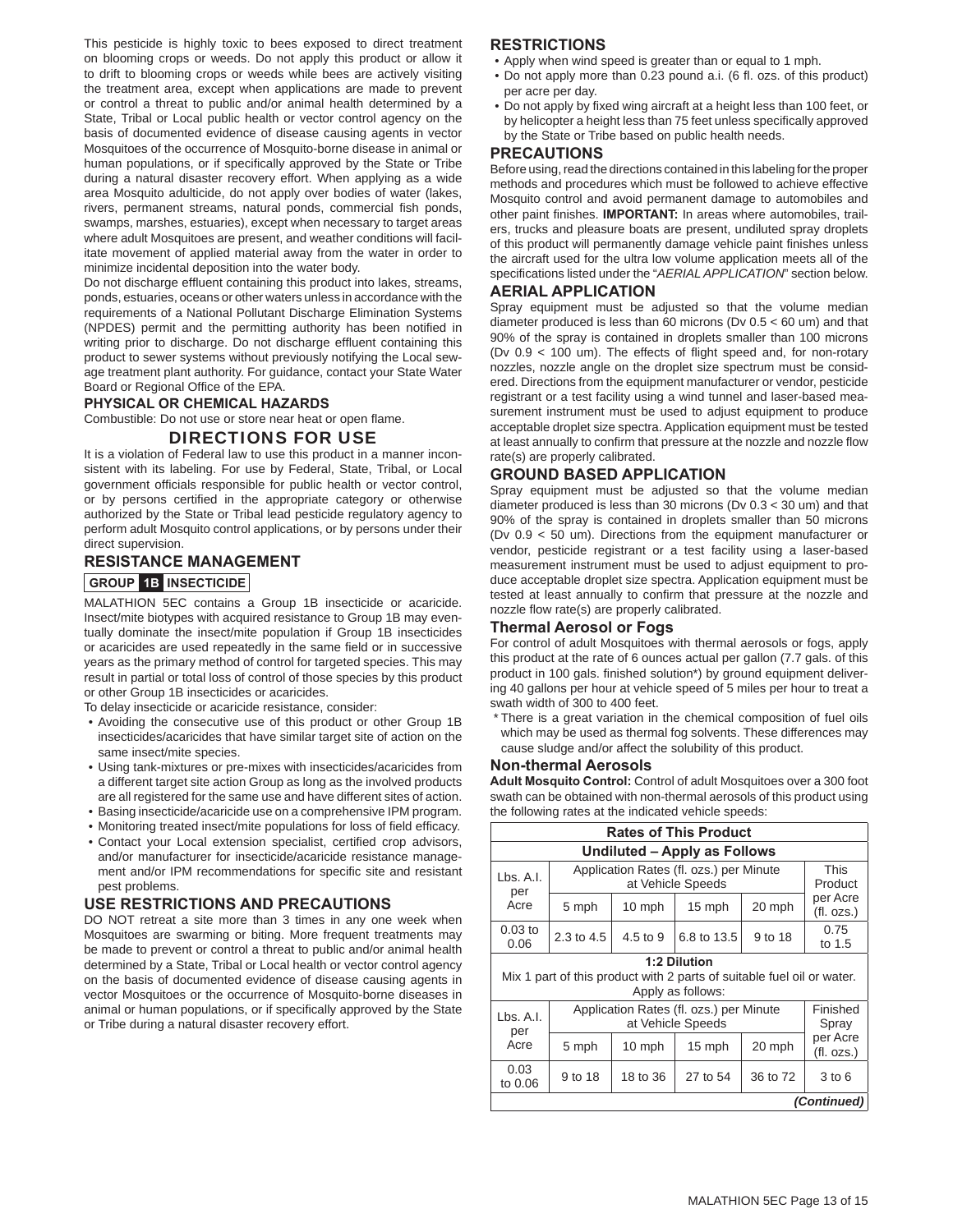| <b>RATES OF THIS PRODUCT (Cont.)</b> |                                                                        |          |  |
|--------------------------------------|------------------------------------------------------------------------|----------|--|
|                                      | 1:4 Dilution                                                           |          |  |
|                                      | Mix 1 part of this product with 4 parts of suitable fuel oil or water. |          |  |
| Apply as follows:                    |                                                                        |          |  |
|                                      | Application Daton (fl. aza) per Minute                                 | Einichod |  |

| Lbs. A.I.<br>per |                  |            | Application Rates (fl. ozs.) per Minute<br>at Vehicle Speeds |          | Finished<br>Spray      |
|------------------|------------------|------------|--------------------------------------------------------------|----------|------------------------|
| Acre             | 5 mph            | 10 mph     | 15 mph                                                       | 20 mph   | per Acre<br>(fl. ozs.) |
| 0.03<br>to 0.06  | 11.25<br>to 22.5 | 22.5 to 45 | 33.75<br>to 67.5                                             | 45 to 90 | 3.75<br>to $7.5$       |

# **OPERATING EQUIPMENT:**

Each non-thermal aerosol generator used for dispersal of this product to control adult Mosquitoes must have the minimum capability of producing the droplet spectrum described under "*GROUND BASED APPLICATION*". The initial determination of droplet size is made after the unit is installed in a vehicle and prior to its use in Mosquito control operations. Recheck the unit as frequently as necessary to ensure that proper droplet size is maintained for each operation. Determination of droplet size annually is usually sufficient if the unit has been maintained in good operating conditions. If chemical flow rate or any changes or modifications are made to the equipment, recheck the calibration and droplet size characterization. The unit must be inspected before each operation to correct any leaks or obstructions in the spray system to detect whether the nozzle, hoses or other parts are worn and need replacement, to ensure that the flow meter is properly calibrated and to determine that the pressure recommended by the manufacturer is being maintained. Consult your equipment manufacturer's instructions for additional calibration and droplet size checks and requirements.

- Nozzle Direction Angled in a backwards direction out the side or rear of the vehicle.
	- Angled in an upwards direction based on fogger characteristics.
- Vehicle Speed Allowable speed dictated by local policies and laws, as well as capabilities of the application equipment.
	- Shut off spray equipment when vehicle is stopped.

# **DILUTION RATES FOR THIS PRODUCT**

**Mosquito control in populated and rural areas (adult Mosquito control over cities, towns, and other areas where automobiles, trailers, trucks, and pleasure boats are present):** Apply 5.1 to 6 fluid ounces of this product per acre. Apply only when weather conditions are favorable. Wind and rising air currents may cause undesirable spray drift and reduce Mosquito control.

Only treat when Mosquitoes are swarming or biting. Do not retreat a site more than 3 times in any one week. However, more frequent treatments may be made to prevent or control a threat to public and/or animal health determined by a State, Tribal or Local health or vector control agency on the basis of documented evidence of disease causing agents in vector Mosquitoes or the occurrence of Mosquito-borne diseases in animal or human populations, or if specifically approved by the State or Tribe during a natural disaster recovery effort.

**IMPORTANT:** Undiluted spray droplets of this product will permanently damage automobile paint unless all the conditions described and recommended in this label are met. If accidental exposure does occur, the vehicle should be washed at once.

**Adult Mosquitoes on Rangeland, Pasture and other uncultivated non-agricultural areas (Wasteland, Roadsides):** Apply this product at the rate of 4 to 6 fluid ounces in 2 to 8 quarts of water per acre to control adult Mosquitoes using ground or aerial equipment.

Only treat when Mosquitoes are swarming or biting. Do not retreat a site more than 3 times in any one week. However, more frequent treatments may be made to prevent or control a threat to public and/or animal health determined by a State, Tribal or Local health or vector control agency on the basis of documented evidence of disease causing agents in vector Mosquitoes or the occurrence of Mosquito-borne diseases in animal or human populations, or if specifically approved by the State or Tribe during a natural disaster recovery effort.

This product can be mixed with a synergized pyrethrin emulsifiable concentrate (such as 6 pyrethrin + 60% PBO) in accordance with the most restrictive of label limitations and precautions indicated on both this and the tank-mixed product. Label rates must not be exceeded. This product may not be mixed with any other product bearing a label which specifically prohibits such mixing. Prior to tank-mixing large

quantity, mix a small amount in a glass jar to verify that the products are physically compatible.

Depending upon your operational needs for knock down, the amount of synergized pyrethrin can be reduced or adjusted. Application rates of this product and droplet distribution requirements remain the same as for this product used alone.

# **STORAGE AND DISPOSAL**

Do not contaminate water, food or feed by storage or disposal.

**STORAGE:** Do not contaminate with other pesticides or fertilizers. The product should never be heated above 55°C (131°F) and should not be stored for long periods of time at a temperature in excess of 25°C (77°F). Storage should be under lock and key in a ventilated room and secure from access by unauthorized persons and children. Storage should be in a cool, dry area away from any heat or ignition source. Do not stack over 2 pallets high. Move containers by handles or case. Do not move containers from one area to another unless they are securely sealed. Keep container tightly sealed when not in use. Keep away from any puncture source. Do not store near water supplies, food, feed and fertilizer to avoid contamination. Store in original containers only. If the contents are leaking or material is spilled, follow these steps:

- 1. Contain spill. Absorb with a material such as sawdust, clay granules or dirt.
- 2. Collect and place in suitable containers for disposal.
- 3. Wash area with soap and water to remove remaining pesticide.
- 4. Follow washing with clean water rinse.
- 5. Place leaking container in a plastic tub and transfer contents, as soon as possible, to an empty, original container.

6. Do not allow runoff to enter sewer or contaminate water supplies. 7. Dispose of waste.

**PESTICIDE DISPOSAL:** To avoid wastes, use all materials in this container by application according to label directions. If wastes cannot be avoided, offer remaining product to a waste disposal facility or pesticide disposal program (often such programs are run by State or Local governments or by industry).

# **CONTAINER HANDLING:**

**Nonrefillable Container (rigid material; less than 5 gals.): Non**refillable container. Do not reuse or refill this container. Offer for recycling, if available. Clean container promptly after emptying. Triple rinse as follows: Empty the remaining contents into application equipment or a mix tank and drain for 10 seconds after the flow begins to drip. Fill the container one-fourth full with water and recap. Shake for 10 seconds. Pour rinsate into application equipment or a mix tank or store rinsate for later use or disposal. Drain for 10 seconds after the flow begins to drip. Repeat this procedure two more times. Dispose of empty container in a sanitary landfill or by incineration.

Nonrefillable Container (rigid material; 5 gals. up to < 250 gals.): Nonrefillable container. Do not reuse or refill this container. Offer for recycling, if available. Clean container promptly after emptying. Triple rinse as follows: Empty the remaining contents into application equipment or a mix tank. Fill the container one-fourth full with water. Replace and tighten closures. Tip container on its side and roll it back and forth, ensuring at least one complete revolution, for 30 seconds. Stand the container on its end and tip it back and forth several times. Turn the container over onto its other end and tip it back and forth several times. Empty the rinsate into application equipment or a mix tank or store rinsate for later use or disposal. Repeat this procedure two more times. Dispose of empty container in a sanitary landfill or by incineration.

**Refillable Container (≥ 250 gals. & Bulk): Refillable container.** Refill this container with pesticide only. Do not reuse this container for any other purpose. Cleaning the container before final disposal is the responsibility of the person disposing of the container. Cleaning before refilling is the responsibility of the refiller. To clean the container before final disposal, empty the remaining contents from this container into application equipment or mix tank. Fill the container about 10% full with water. Agitate vigorously or recirculate water with the pump for 2 minutes. Pour or pump rinsate into application equipment or rinsate collection system. Repeat this rinsing procedure two more times.